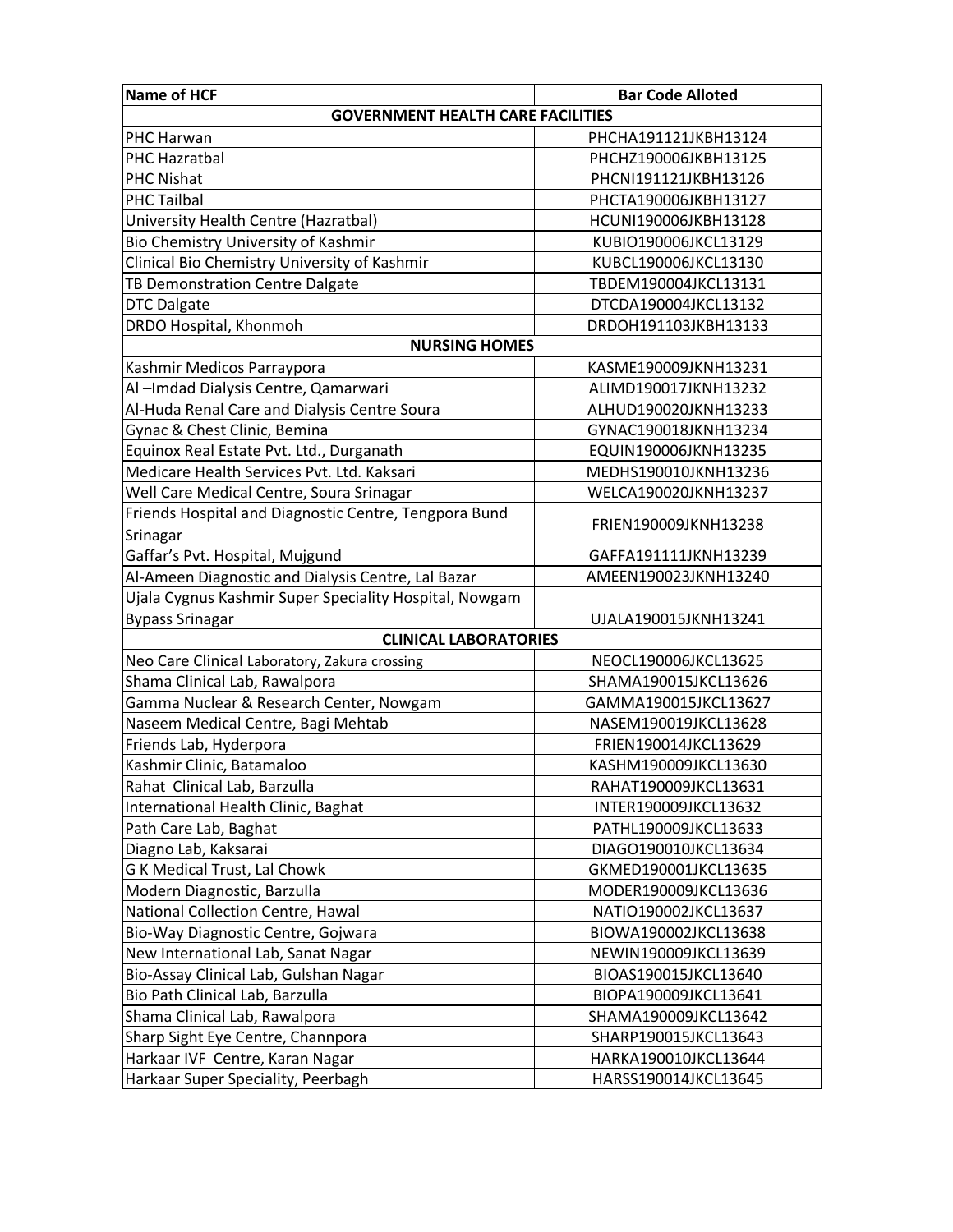| Final Diagnosis Clinical Laboratory, Kak Sarai             | FINAL190010JKCL13646 |
|------------------------------------------------------------|----------------------|
| Trust Clinical Laboratory, Soura                           | TRUST190020JKCL13647 |
| Al-Barq Diagnostics, Wazir Bagh                            | ALBAR190008JKCL13648 |
| Al Dawna Diagnostic Centre, Karan Nagar                    | DAWNA190010JKCL13649 |
| Rahat Clinical Lab, Kaksarai                               | RAHAT190010JKCL13650 |
| Al Sultan Diagnostic Centre, Bemina                        | SULTA190018JKCL13651 |
| Al Tabeeb Qamarwari                                        | TABEB190009JKCL13652 |
| A Mart, Hair, Skin, Laser Clinic, Srinagar                 | AMART190015JKCL13653 |
| Biocell Diagnostic Inc., Karan Nagar                       | BIOCE190010JKCL13654 |
| City Clinical Laboratory, Botman Colony, Bemina            | CITYL190018JKCL13655 |
| City Polyclinic & Diagnostic Centre, Bohri Kadal           | CPOLY190003JKCL13656 |
| Cutis Institute of Dermatology, Hyderpora Bye Pass         |                      |
| Srinagar                                                   | CUTIS190014JKCL13657 |
| Dr. Lal Path Lab Collection Centre Dalgate Syed            |                      |
| Mohammad Rafiq                                             | LPLSM190004JKCL13658 |
| Dental Health Care Hawal                                   | DENTA192302JKCL13659 |
| Dr. Lal Path Lab Baghi Mehtab                              | LALPL190019JKCL13660 |
| Dr. Lal Path Lab Habak                                     | LALPL190006JKCL13661 |
|                                                            | LALPL190015JKCL13662 |
| Dr. Lal Path Lab Nowgam<br>Dr. Lal Path Lab Pantha Chowk   | LALPL191101JKCL13663 |
|                                                            |                      |
| Dr. Lal Path Lab Rainawari                                 | LALPL190003JKCL13664 |
| Dr. Lal Path Lab Rajbagh                                   | LALPL190001JKCL13665 |
| Dr. Lal Path Lab Sekidafar                                 | LALPL190017JKCL13666 |
| Dr. Lal Path Lab Shalteng                                  | LALPL191202JKCL13667 |
| Dr. Lal Path Lab Sonwar                                    | LALPL190004JKCL13668 |
| Dr. Lal Path Lab Wazir Bagh                                | LALPL190008JKCL13669 |
| Dr. Lal Path Lab Hyderpora                                 | LALPL190014JKCL13670 |
| Dr. Lal Path Lab Bemina                                    | LALPL190018JKCL13671 |
| Dr. Lal Path Lab Brein, Nishat                             | LALPL191121JKCL13672 |
| Bismillah Medical Centre, Jawahar Nagar                    | BISMI190008JKCL13673 |
| Dr. Khalid's Wellness Centre, Naribal Soura                | KHALI190020JKCL13674 |
| Kross + Red Health Care (Dr. Lal Path Lab CC), Azad Basti, | KROSS190015JKCL13675 |
| Natipora, Srinagar                                         |                      |
| Drs. Clinical Lab, Khanyar                                 | DRSCL190008JKCL13676 |
| Hope Medicate & Diagnostic, Lal Bazar (Mill Stop)          | HOPES190023JKCL13677 |
| Haya Diagnostic & Research Centre, Batmaloo                | HAYAD190009JKCL13678 |
| Hafiz Clinical Lab, Waniyar, Noor bagh                     | HAFIZ190017JKCL13679 |
| Health Track Clinical Lab, Karan Nagar                     | HEALT190010JKCL13680 |
| Health Mint Diagnostic Centre, Aribagh, Nowgam             | HEALC190015JKCL13681 |
| Huwa Shafi Laser and Skin Care, Lal bazar                  | HUWAS190023JKCL13682 |
| Kashmir Health Service Pvt. Ltd. (Dr. LPL Kaka Sarai)      | LALPL190010JKCL13683 |
| Baseera The Home Society Lab & Diagnostic Center           |                      |
| Mehjoor Nagar                                              | BASER190015JKCL13684 |
| Gowhar Ahmad Masoodi Lab, HMT                              | GOWHA190012JKCL13685 |
| Panorama Trading Corp., Shaheed gunj                       | PANOR190009JKCL13686 |
| D Z International, Darul Zia Clinical Lab, Bishembar Nagar | DARUL190003JKCL13687 |
| Malik Clinical Lab, Rainawari                              | MALIK190003JKCL13688 |
|                                                            |                      |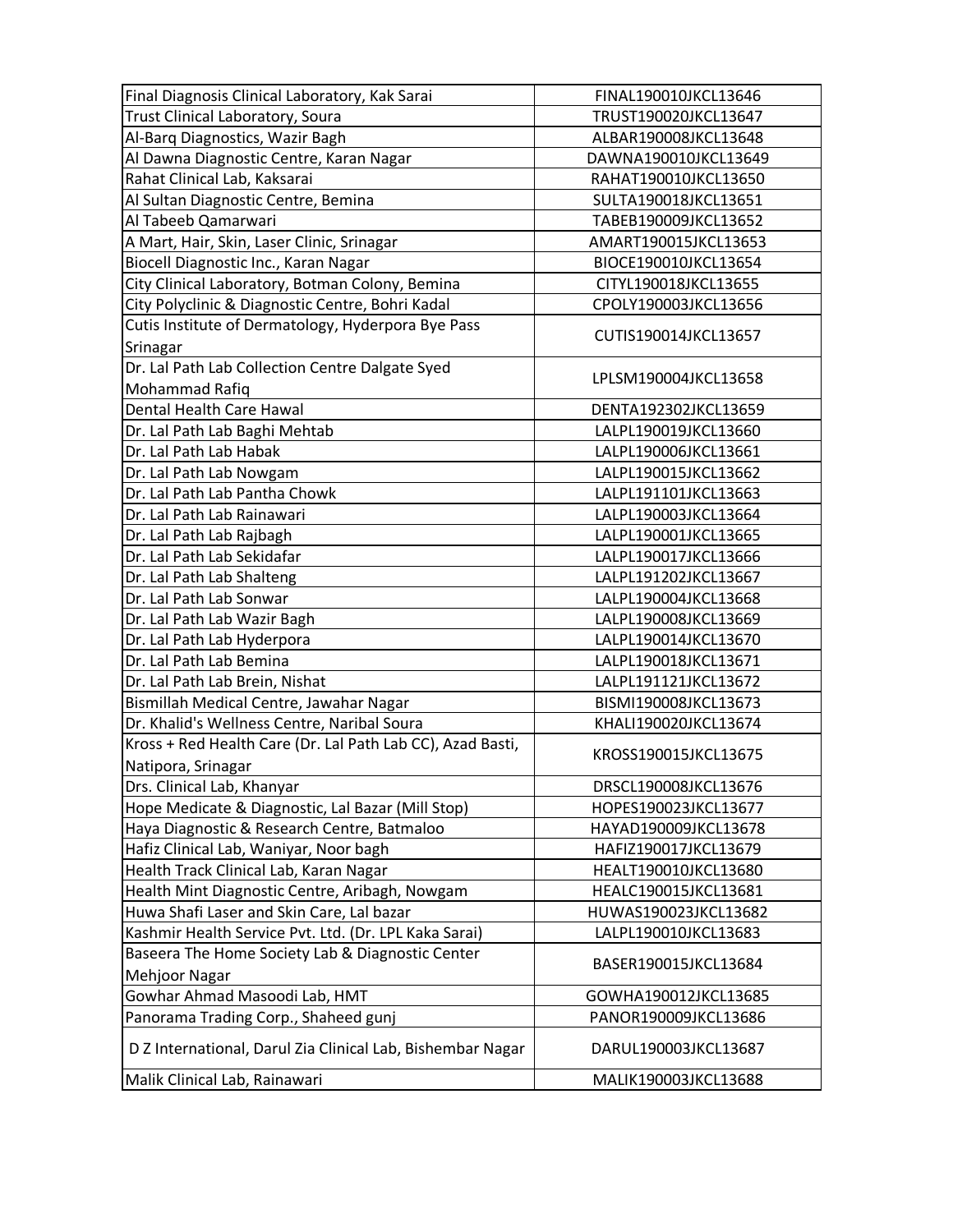| Malik Diagnostic Centre, Umerabad HMT                                                     | MALDC190012JKCL13689 |
|-------------------------------------------------------------------------------------------|----------------------|
| Medex Poly Clinic & Diagnostic Centre, Lal Bazar                                          | MEDEX190023JKCL13690 |
| Modern Diagnostic & Reasearch Centre Karan Nagar                                          | MDPCS190010JKCL13691 |
| Molq Laboratory (Molecular Quest Health Care), Rajbagh                                    | MOLQL190001JKCL13692 |
| Oral Diagnostic Centre, Kak Sarai                                                         | ORALD190010JKCL13693 |
| Paramount Polyclinic and Diagnostic Centre, Alamgari<br><b>Bazar</b>                      | PARAM192302JKCL13694 |
| Patient Service Centre, LPL CC, Soura                                                     | LALPL190020JKCL13695 |
| Raheemiya Diagnostic Centre, Rainawari                                                    | RAHEM190003JKCL13696 |
| Tehfeem Clinical Lab, Rawalpora                                                           | TAHFE190005JKCL13697 |
| Rahat Drug De-Addiction Centre, Khanyar                                                   | RAHAT190003JKCL13698 |
| Rubeena Akhtar Tengpora Bypass                                                            | RUBEN190009JKCL13699 |
| S.Matt, Karan Nagar                                                                       | SMATT190010JKCL13700 |
| Saika Tariq Dr. Lal Path Lab Collection Centre Zewan                                      | SAIKA191101JKCL13701 |
| Shifa Clinical Laboratory, Hyderpora, Srinagar                                            | SHIFA190014JKCL13702 |
| S K Dr. Poly Clinic Gojwara                                                               | SKPOL190002JKCL13703 |
| Showkat Aziz Dar, Chanapora                                                               | SHOWK190015JKCL13704 |
| Tavfeeq Tariq Bhat Khonmoh                                                                | TAVFE191103JKCL13705 |
| <b>TCT Clinical Lab Soura, Srinagar</b>                                                   | TCTCL190020JKCL13706 |
| <b>TCT Sanat Nagar</b>                                                                    | TCTCL190005JKCL13707 |
| Umeed Clinical Lab, Wazir Bagh                                                            | UMEED190008JKCL13708 |
| V Care Poly Clinic & Diagnostic Centre, Magarmal Bagh                                     | VCARE190008JKCL13709 |
| Wazir Collection Centre, near LD Hospital                                                 | WAZIR190008JKCL13710 |
| Wellness Diagnostic Solutions, Khanyar                                                    | WELNE190003JKCL13711 |
| ZD Poly Clinic, Rambagh                                                                   | ZDPOL190009JKCL13712 |
| Being Well India Pvt. Ltd Diagnostic Lab, Kaksarai                                        | BEING190010JKCL13713 |
| Dr Lal Paths lab Collection Centre Rawalpora                                              | LPLCC190015JKCL13714 |
| Jaiyans Medical & Surgical Centre, Palpora, Srinagar                                      | JAIYA190008JKCL13715 |
| Al Qadeer Health Care, Doodh Ganga Road, Karan Nagar                                      | ALQAD190010JKCL13716 |
| Crestcare Diagnostic and Multispeciality Centre Pvt. Ltd.<br>Nowgam, Srinagar.            | CREST190015JKCL13717 |
| Lal Path's Lab Collection Centre, Chotta Bazar, Kana Kadal                                | LALPL190010JKCL13718 |
| S.S. Diagnostic, Main Chowk Peer Bagh, Srinagar                                           | SSDIA190014JKCL13719 |
| Baby Heart Clinic, Karan Nagar, near National School                                      | BABYC190010JKCL13720 |
| Dr. Lal Path Lab, Nara Pora Main Chowk, Batpora,                                          |                      |
| Srinagar                                                                                  | PATHL190006JKCL13721 |
| North Star Clinical Laboratory, Wazir Bagh, Srinagar                                      | NORTH190008JKCL13722 |
| Marwa Diagnosticc and Imaging Centre, Main Road<br>Buchpora                               | MARWA190020JKCL13723 |
| Mohammad Latif Bhat, (Collection Cemtre) Rajouri Kadal                                    | LATIF190002JKCL13724 |
| Dr. Baig's, A Complete Skin & Hair Care Centre, Gulshan<br>Colony, Allochi Bagh, Srinagar | BAIGS190009JKCL13725 |
| Care Health Laboratory, Parimpora, Srinagar                                               | CAREL190017JKCL13726 |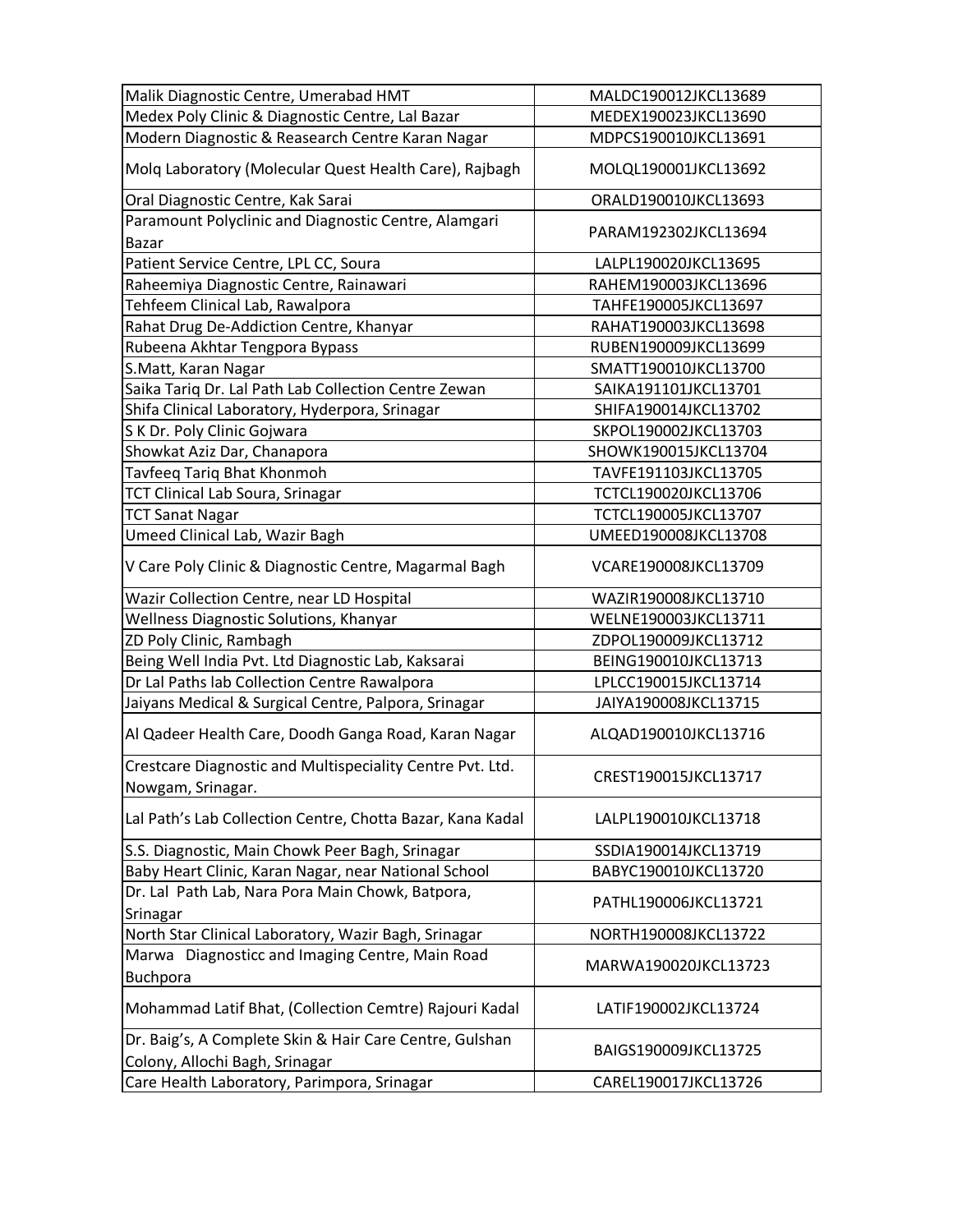| LPACC190006JKCL13727                                                                |
|-------------------------------------------------------------------------------------|
| INAYT190023JKCL13728                                                                |
| BHATM191111JKCL13729                                                                |
| DENTA191101JKCL13730                                                                |
| TREAT190025JKCL13731                                                                |
| URBAN190003JKCL13732                                                                |
| PCRDC190011JKCL13733                                                                |
| MUSTA190003JKCL13734                                                                |
| PRIME190025JKCL13735                                                                |
| ALKAR190008JKCL13736                                                                |
| RELIE190004JKCL13737                                                                |
| MEDIT190018JKCL13738                                                                |
| LPLIP190001JKCL13739                                                                |
| HPLAN190017JKCL13740                                                                |
| FURAN190015JKCL13741                                                                |
| MTCMP190025JKCL13742                                                                |
| LPLJN190008JKCL13743                                                                |
| AHMAD190003JKCL13744                                                                |
| ZARDC190011JKCL13745                                                                |
| KHATA190018JKCL13746                                                                |
| MEDIW190010JKCL13747                                                                |
| WECAR190020JKCL13748                                                                |
| WAYDC190006JKCL13749                                                                |
| BISMI190006JKCL13750                                                                |
| Dr. Lal Path Lab Collection Centre, Padshahi Bagh, Srinagar<br>LPLSG190008JKCL13751 |
| SHALI190025JKCL13752                                                                |
| IBMPC190025JKCL13753                                                                |
| ORJAN190017JKCL13754                                                                |
| JHELU190018JKCL13755                                                                |
| SALIM190014JKCL13756                                                                |
| NECIT190006JKCL13757                                                                |
| BURAQ190006JKCL13758                                                                |
| HETHL190018JKCL13759                                                                |
|                                                                                     |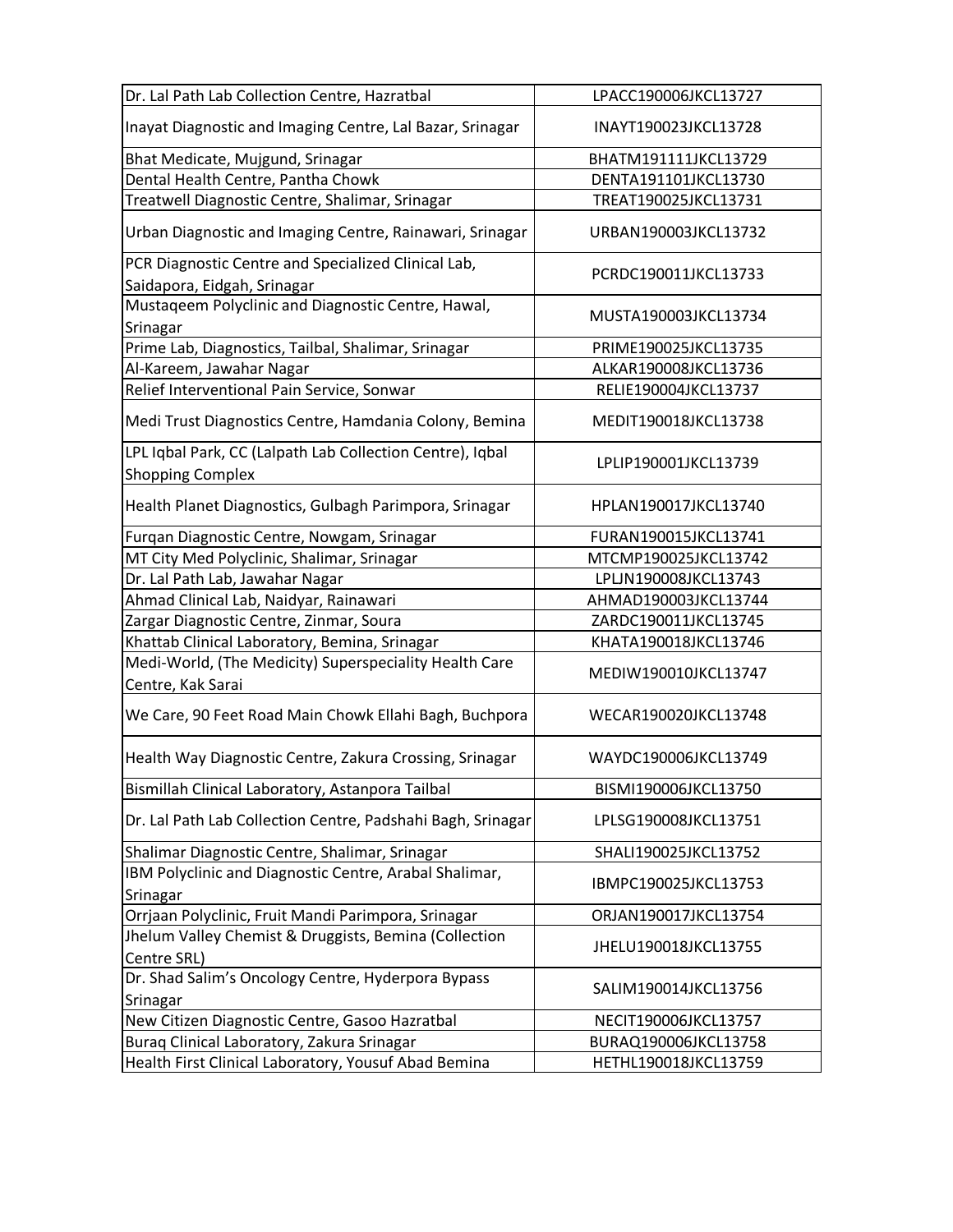| Shafi-ul-Umma Clinical Laboratory, Methan Chanpora<br>Srinagar                       | UMACL190015JKCL13760 |
|--------------------------------------------------------------------------------------|----------------------|
| Valley Clinic Upper Sathu Barbarshah Srinagar                                        | VALEY190001JKCL13761 |
| Oncquest Laboratories Limited, Kak Sarai                                             | ONCQU190010JKCL13762 |
| Grace Scientific Labs, Kak Sarai                                                     | GRACE190010JKCL13763 |
| Be Well Health Care, Karan Nagar near National School<br>Srinagar                    | BEWHC190010JKCL13764 |
| Fee Sabeel Lillah Lab Diagnostic Centre, Kalashpora<br>Srinagar                      | FESLL190003JKCL13765 |
| Accurate Scan near Police Station Sekidaffar Srinagar                                | ACCSC190002JKCL13766 |
| Hamadan Diagnostic Centre, Madina Complex Kak Sarai,<br>Srinagar                     | HAMDC190010JKCL13767 |
| J.H. Memorial Diagnostic Polyclinic & Wellness Centre,<br>Owaisabad Bemina, Srinagar | JHMEM190018JKCL13768 |
| Health 'N' Heal (Pharmacy & Diagnostic Centre), Bemina                               | HENHE190018JKCL13769 |
| Gulshana Parvaiz - Khanyar Collection Centre                                         | GPKCC190003JKCL13770 |
| Ideal Clinic Skin Treatment and Hair Transplant,<br>Parimpora Srinagar               | IDEAL190017JKCL13771 |
| Al-Hilal Diagnostic Centre near Awrani Karan Nagar<br>Srinagar                       | ALHDC190010JKCL13772 |
| Ace Dental and Aesthetics, Rawalpora Srinagar                                        | ACEDA190005JKCL13773 |
| Ehsaan Clinical Laboratory, Syedpora Hazratbal Srinagar                              | EHSAA190006JKCL13774 |
| Dental Arena (Mariam & Ali Associates), Karan Nagar                                  | DENTA190010JKCL13775 |
| Al-Madina Super Speciality Care Centre, Karan Nagar<br>Srinagar                      | ALMAD190010JKCL13776 |
| Global Clinical Laboratory, Zoonimar Soura                                           | GLOBA190011JKCL13777 |
| DERMIS - Skin, Laser & Hair Transplant Clinic, Sanat<br>Nagar, Srinagar              | DERMI190005JKCL13778 |
| Frontline Health Clinic, Bishembar Nagar Srinagar                                    | FRONT190003JKCL13779 |
| Medident Clinic Opp. JVC Hospital Bemina                                             | MEDIC190018JKCL13780 |
| Reliable Diagnostics, Malik Angan Fateh Kadal                                        | RELIA190002JKCL13781 |
| Meerab Diagnostic Lab., Shiraz Chowk Khanyar                                         | MERAB190003JKCL13782 |
| Fertigyn Clinic Women's Health and Reproductive Centre,<br>Parray Pora Srinagar      | FERTI190005JKCL13783 |
| CRL Diagnostics Pvt. Ltd., Munawarabad Srinagar                                      | CRLDI190001JKCL13784 |
| Farooq Ahmad Wani - Dr. Lal Path Lab CC Lawaypora                                    | LPLCC190017JKCL13785 |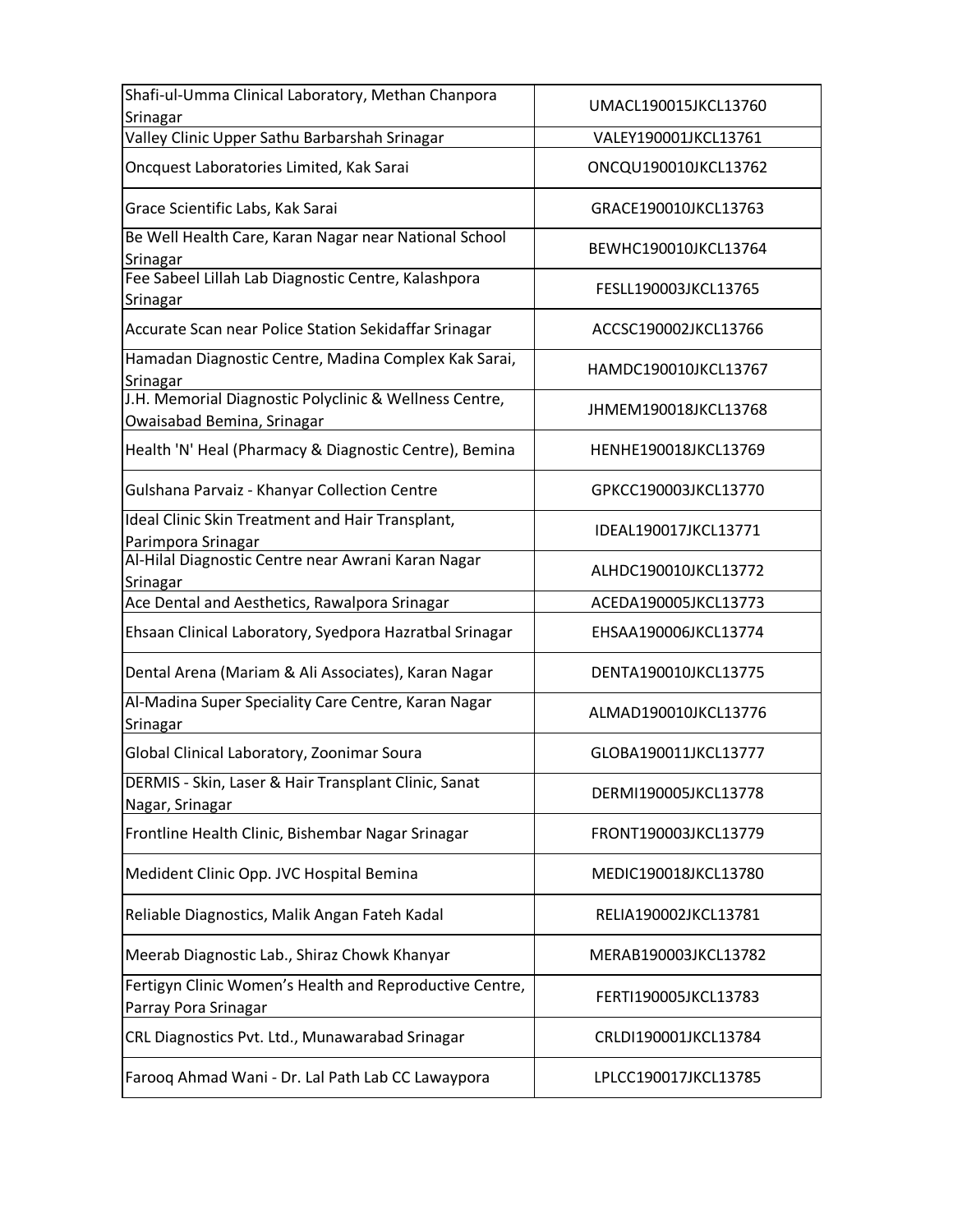| Noble Health Care, Rajbagh Srinagar                                       | NOBLE190008JKCL13786    |
|---------------------------------------------------------------------------|-------------------------|
| Labcorp Diagnostics Pvt. Ltd., Karan Nagar                                | LABCO190010JKCL13787    |
| Modern Clinical Laboratory, Brane Srinagar                                | MODCL191121JKCL13788    |
| Pie Diagnostic Clinical Lab, Rainawari                                    | PIDCL190003JKCL13789    |
| Lancet Synlabs, Khanyar                                                   | LANCE190003JKCL13790    |
| M.E.D. 11 Diagnostic Lab, Ishber Nishat                                   | MEDDL190006JKCL13791    |
| Shehjar Clinical Lab, Solina                                              | SHEHL190009JKCL13792    |
| Mohd. Younis Thakur - Collection Centre, Noorbagh                         |                         |
| Qamarwari                                                                 | MYTCC190017JKCL13793    |
| Accurate Diagnostic Lab, Natipora Srinagar                                | ACCDL190015JKCL13794    |
| Shabir Ahmad Hafiz - Harwan Collection Centre                             | SAHCC191121JKCL13795    |
| Polypathy Clinic, Reshipora Kreshbal Noorbagh, Srinagar                   | POLYP190012JKCL13796    |
| Ellahi Clinical Laboratory, 90 Feet Road Soura                            | ELACL190020JKCL13797    |
| Global Diagnostic and Imaging Centre, Batpora Srinagar                    | GLDIC19006JKCL13798     |
| Dia Labs Plus, Anzimar Khanyar Srinagar                                   | DIALP190003JKCL13799    |
| Dr. Ferovas Labs & Imaging, Soura Srinagar                                | DRFER190020JKCL13800    |
| Mswak Dental Care, Main Road Iqbalabad Bemina                             | MSWAK190018JKCL13851    |
| AMRL Labs, Karan Nagar Srinagar                                           | AMRLL190010JKCL13852    |
| M.Q. Eye Foundation, Sadribal Kanitar Hazratbal Road                      | MQEYE190006JKCL13853    |
| Lal Path Labs Collection Centre, Umer Colony Lal Bazar<br>Sgr.            | LPLCC190023JKCL13854    |
| Sharp Scan USG & Color Doppler Centre, Iqbal Park<br>Srinagar             | SHARP190001JKCL13855    |
| Medvalley Healthcare Pvt. Ltd., Gulshan Nagar Nowgam<br><b>Bypass</b>     | MEDHC190015JKCL13856    |
| Al-Shifa Dental Clinic, Bilal Colony Qamarwari Srinagar                   | ALSDC190017JKCL13857    |
| Al-Shifa Dental Clinic, Palpora Eidgah Srinagar                           | SHIFA190017JKCL13858    |
| Saba Clinical Laboratory, Shah Complex Karan Nagar                        | SABAL190010JKCL13859    |
| Precise Diagnostics, Soitang Lasjan                                       | PRECI191101JKCL13860    |
| Metropolis Healthcare Limited, Nirman Bhawan Barzulla                     | METHL190005JKCL13861    |
| Srinagar                                                                  |                         |
| Noor Polyclinic & Diagnostic Centre, Upper Soura near<br><b>HDFC Bank</b> | NOORP190020JKCL13862    |
| Sweet Smile Dental Clinic, Habbakadal Srinagar                            | SWEET190001JKCL13863    |
| IVA Clinical Laboratoru. Main Markat Channora Crinagar                    | VAI AR10AA15 IKAI 12961 |

 $\overline{\mathsf{V}}$ Q Clinical Laboratory, Main Market Channora Srinagar  $\overline{\mathsf{V}}$  VQLAB190015JKCL13964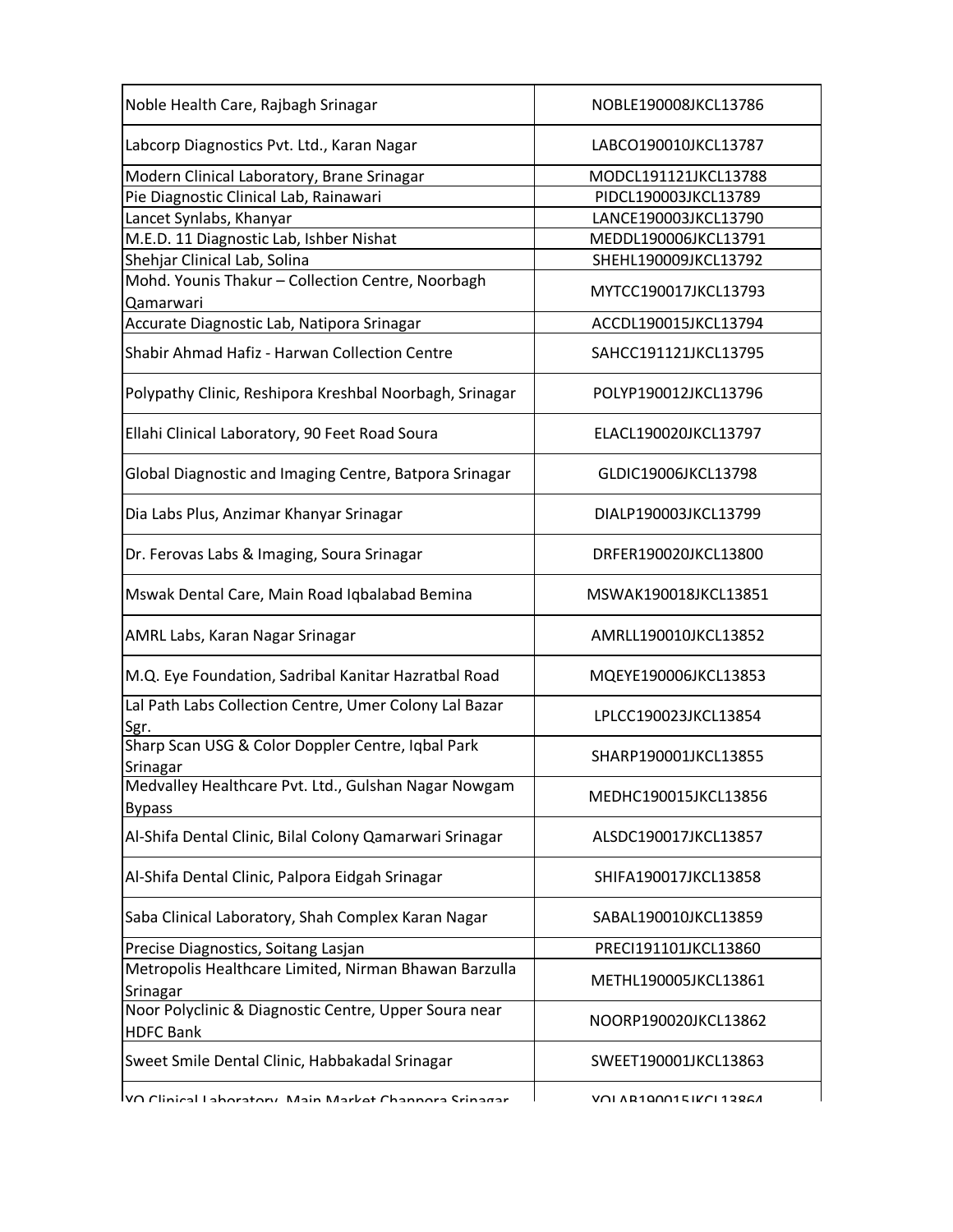| TU Cililical Laboratory, ividiri ividi Net Cildripora bririagal | <b>I ALWDTANNTYIVCTT30N+</b> |
|-----------------------------------------------------------------|------------------------------|
| Path Solutions Clinical Laboratory, Bemina Bye Pass Opp.        |                              |
| <b>JVC Hospital</b>                                             | PATHS190018JKCL13865         |
| Dr. Kawoosa Health Clinic & Diagnostic Centre,                  |                              |
| Qamarwari Srinagar                                              | KHCDC190017JKCL13866         |
| City Medicos Dental Clinic, Bohri Kadal Srinagar                | CITYM190002JKCL13867         |
| The Derma Aesthetics, Third Floor Chinar Heights Baghat         | DERMA190005JKCL13868         |
| Haemath, Nai Sadak Habba Kadal, Srinagar                        | HMATH190001JKCL13869         |
| Dr. Basharat's Cosmetic Dental Clinic, Chinar Chowk<br>Shalimar | DRBDC190025JKCL13870         |
| Shifa Clinical Laboratory, Bemina                               | SHIFA190018JKCL13871         |
| Allama Albani Charitable Medical & Diagnostic Centre,           |                              |
| Aram Masjid Khanyar Srinagar                                    | AACMD190003JKCL13872         |
| Atulaya Healthcare, Heritage Tower Gole Market, Karan           |                              |
| Nagar Srinagar                                                  | ATULA190010JKCL13873         |
| Dr. Wani's Diagnostic Lab, Rainawari Srinagar                   | WANIL190003JKCL13874         |
| Hafiz Clinical Laboratories, Rajbagh Srinagar                   | HAFIZ190008JKCL13875         |
| Ascent Clinical Laboratory, Shalimar Srinagar                   | ASCEN190025JKCL13876         |
| A.S. Clinical Laboratory, Karan Nagar Srinagar                  | ASCLS190010JKCL13877         |
| Polyasthetic Dental Clinic, Solina Bazar Srinagar               | POLYD190009JKCL13878         |
| SIMZ Diagnostic Centre, Balhama Srinagar                        | SIMZD191101JKCL13879         |
| Bio Tech Lab Diagnostic Centre, Hamdaniya Colony                |                              |
| Bemina                                                          | BTLDC190018JKCL13880         |
| Elite Dentistry Kashmir, Ellahi Market near Kargil House        |                              |
| Bemina Srinagar                                                 | ELITE190018JKCL13881         |
| Dr. Lal Path Labs, PSC Lal Bazar                                | DRLPL190023JKCL13882         |
|                                                                 |                              |
| Genestrings Diagnostic Centre Pvt. Ltd., Srinagar Airport       | GENES190019JKCL13883         |
| Mercy Clinical Laboratory, Khalid Colony Soura                  | MERCY190011JKCL13884         |
| Syed Bazar CC, Dr. Lal Path Labs Collection Centre              | SYBCC191121JKCL13885         |
| Cosmo Derma - Skin, Laser & Hair Transplant Rajbagh,            |                              |
| Srinagar                                                        | COSMO190008JKCL13886         |
| Tashkhees Laboratories, Khanyar Srinagar                        | TASHK190003JKCL13887         |
| Dr. Lal Path Labs CC New Theed Harwan Srinagar                  | LPLCC191121JKCL13888         |
| Dr. Lal Path Lab, Nawab Bazar CC                                | DRLPL190002JKCL13889         |
| <b>AYUSH</b>                                                    |                              |
|                                                                 |                              |
| Regional Research Institute of Unani Medicine, Habbak           | RRIUM190006JKUN13803         |
| Unani and Panchkarma Lab, Sekidafar (Pvt)                       | UNANI190017JKUN13804         |
| Kashmir Tibbi Unani Hospital, Batamaloo                         | TIBBI190009JKUN13805         |
| Unani & Panchkarma Hospital, Iqbal Colony Naik Bagh             |                              |
| Natipora                                                        | UNPKH190015JKUN13806         |
| Baius Care Clinic, Pandach Crossing 90 Feet Road Srinagar       | BAIUS190006JKUN13807         |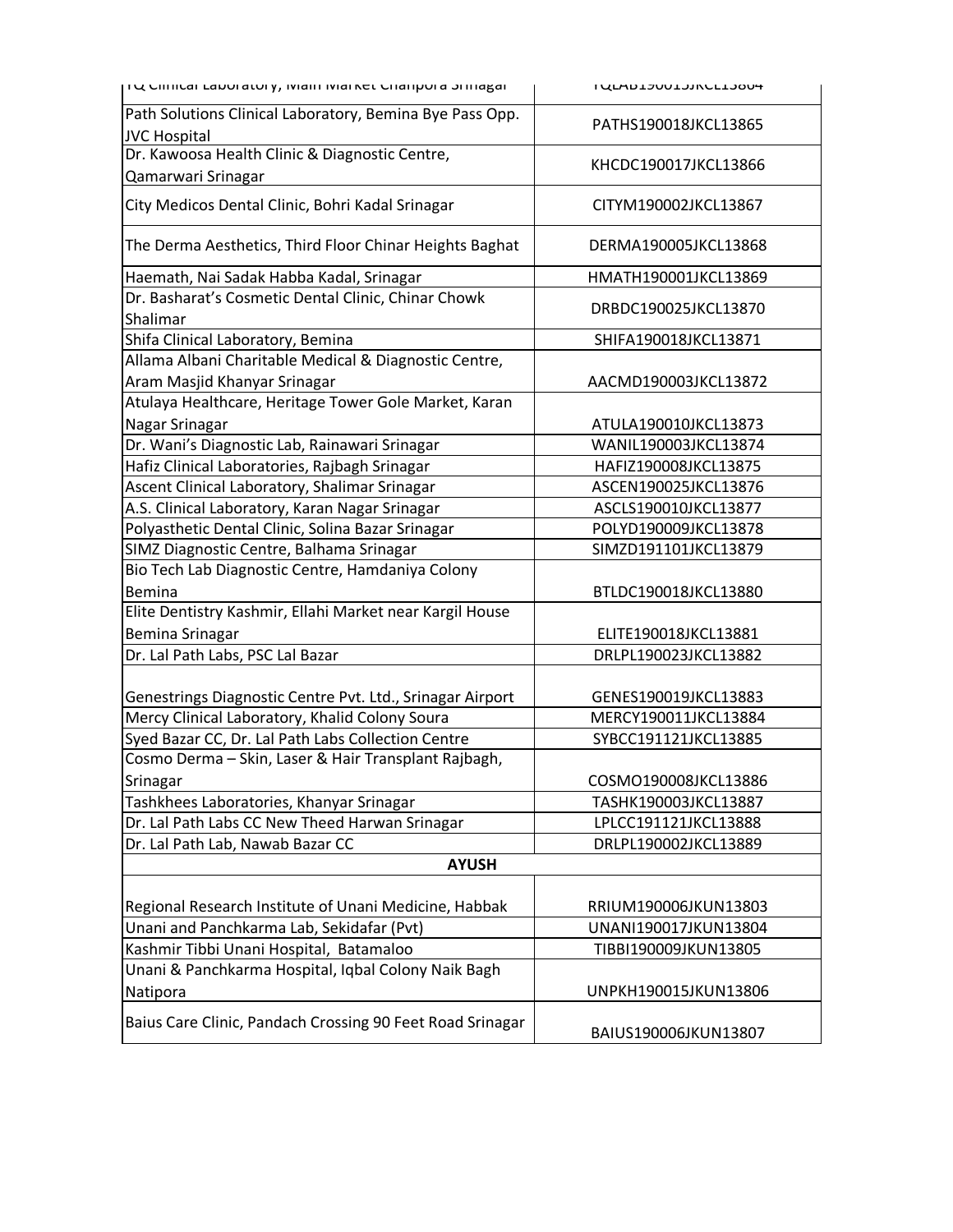| <b>Name of HCF</b>                                         | <b>Bar Code Alloted</b> |
|------------------------------------------------------------|-------------------------|
| <b>GOVERNMENT HEALTH CARE FACILITIES</b>                   |                         |
| <b>UPHC Doonepawa</b>                                      | UPHCD192101JKDI19709    |
| UPHC Pehroo, KP Road                                       | UPHCP192101JKDI19710    |
| UPHC Nathpora, Khanabal                                    | UPHCN192101JKDI19711    |
| PHC K. Kalan, Bijbehara                                    | PHCKA192124JKBH19712    |
| PHC Divalgam, Kokernag                                     | PHCDI192202JKBH19713    |
| <b>NURSING HOMES</b>                                       |                         |
| Broad Vision Kidney and Dialysis Centre, KP Road           | BROAD192101JKNH19765    |
| Mid-City Urology & General Nursing Home, Nai Basti         | MIDCI192101JKNH19766    |
| Anantnag                                                   |                         |
| Apex Super Speciality Hospital, K P Road Anantnag          | APSSH192101JKNH19767    |
| Shah-e-Hamdan Hospital and Nursing Home, DK Road           | SHHNH192101JKNH19768    |
| near GMC Anantnag                                          |                         |
| Khadija Maternity and General Hospital, Harnag Anantnag    | KHADI192124JKNH19769    |
| Gousia Hospital, Gulshan Abad K P Road Anantnag            | GOUSH192101JKNH19770    |
| <b>CLINICAL LABORATORIES</b>                               |                         |
| Al Shifa Dental Clinic, Anantnag                           | ALSHI192110JKCL19937    |
| Baba Diagnostic Centre & Clinical Lab, Opp DH              | BABAL192110JKCL19938    |
| Hassan Pharmacy, Anantnag                                  | HASAN192110JKCL19939    |
| Ishfaq Majeed Clinical Lab Verinag                         | ISHFA192212JKCL19940    |
| Medinova Diagnostic & Clinical Lab, Seer Hamdan            | MEDIN192129JKCL19941    |
| MR Diagnostic Centre, Janglat Mandi, Anantnag              | MRDCA192110JKCL19942    |
| New Gatoo Polyclinic & Diagnostic Centre, Bijbehara        | NGATO192124JKCL19943    |
| New Hygeia Diagnostic Centre, Kokernag                     | NHYGE192202JKCL19944    |
| R & C Polyclinic and Diagnostic Centre, K P Road Anantnag  | RCPDC192101JKCL19945    |
| Qadri Clinical Laboratory Anantnag                         | QADRI192110JKCL19946    |
| Umer Diagnostic Centre, Mir Bazaar Anantnag                | UMERL192110JKCL19947    |
| Universal Clinical Laboratory, Bijbehara                   | UNIVE192110JKCL19948    |
| Shah Diagnosis Centre, Sher Bagh                           | SHAHL192110JKCL19949    |
| Apex Medicare, Anantnag                                    | APEXM192110JKCL19950    |
| Lifecare Polyclinic & Diagnostic Centre, Nazak Mohalla,    |                         |
| Anantnag                                                   | LIFEC192110JKCL19951    |
| Life Care Laboratory, Nadoora, Dooru                       | LIFEL192211JKCL19952    |
| Accurate Clinical Lab, Salia Seer-Hamdan, Anantnag         | ACURA192129JKCL19953    |
| Maraz Polyclinic & Diagnostic Centre, Pazalpora, Bijbehara | MARAZ192124JKCL19954    |
| Dr. Lal Path Lab, Dooru, Anantnag                          | LPLDA192211JKCL19955    |
| Dr. Lal Path Lab Bijbehara, near SDH Bijbehara             | LALPA192124JKCL19956    |
| Dr. Lal Path Lab, Srigufwara, Main Market Srigufwara,      |                         |
| Bijbehara                                                  | LPATH192401JKCL19957    |
| Perfect Diagnostic Centre, Sallar, Pahalgham               | PERFT192126JKCL19958    |
| Health Care Clinical Lab, Opp. PHC Mattan                  | CAREL192125JKCL19959    |
| Kashmir Health Care Centre, Anantnag                       | KHCCA192101JKCL19960    |
| Doctors Diagnostic Centre and Clinical Laboratory, Nanil,  |                         |
| Anantnag                                                   | DOCTS192125JKCL19961    |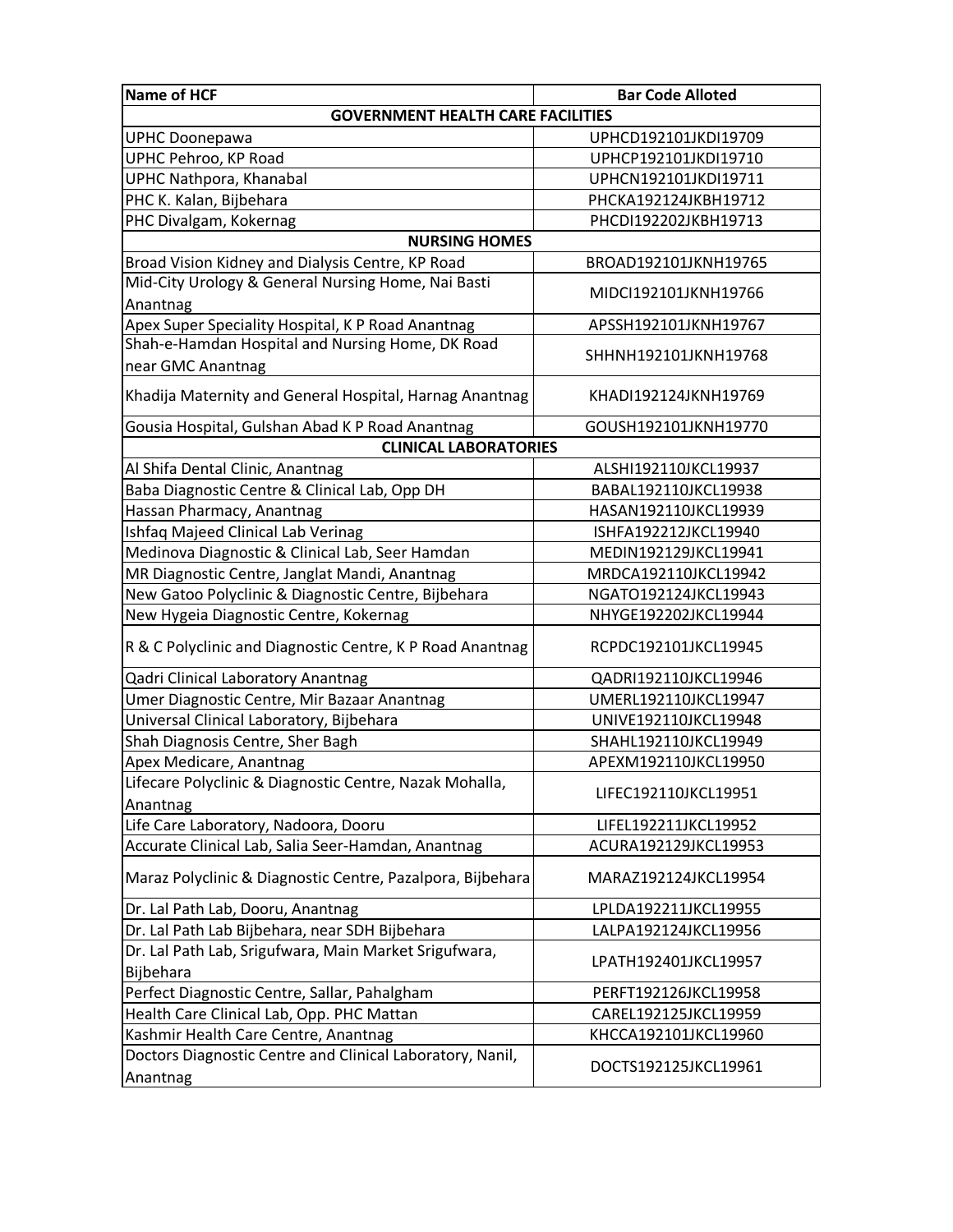| Health Spot Diagnostic Centre, Srigufwara, Bijbehara                 | SPOTD192401JKCL19962  |
|----------------------------------------------------------------------|-----------------------|
| Al-Riyan Clinical Lab, near DH Anantnag                              | RIYAN192101JKCL19963  |
| Accurate Diagnosis Centre, KP Road Naibasti Anantnag                 | ACURA192101JKCL19964  |
| Zak Clinical Laboratory, Ashjaipora, Anantnag                        | ZAKCL192101JKCL19965  |
| New Galaxy Diagnostic Centre, near DH Anantnag                       | GALAX192101JKCL19966  |
| New Oral Dental Clinic, Bijbehara, Anantnag                          | ORALD192124JKCL19967  |
| Health Care Clinical Lab, Naibasti, Anantnag                         | HCCLA192101JKCL19968  |
| Health Care Clinical Laboratory, Janglat Mandi Anantnag              | HEACL192101JKCL19969  |
| Kashmir Diagnostic Centre, Janglat Mandi Anantnag                    | KASDC192101JKCL19970  |
| Crescent Polyclinic Opp. Police Station Bijbehara                    | CRESC192124JKCL19971  |
| A I Diagnostic & Clinical Lab, KP Road Anantnag                      | AIDCL192101JKCL19972  |
| Aflah Clinical Laboratory, R.A. Colony Sarnal Anantnag               | AFLAH192101JKCL19973  |
| New Geo Clinical Laboratory Opp. Hamdania Sumo Stand<br>Anantnag     | NEWGE192101JKCL19974  |
| Shahnaz Clinical Lab, Dangpora Marhama Bijbehara                     | SHAHL192124JKCL19975  |
| Firdouse Diagnostic Centre Opp. VDA Complex, PHC<br>Verinag Road     | FIRDC192212JKCL19976  |
| Life Quest Medical Laboratory Opp. PHC Anchidora<br>Anantnag         | LIFEQ192101JKCL19977  |
| Modern Clinical Laboratory near New Modal Hospital<br>Dooru Anantnag | MODCL192211JKCL19978  |
| Wani Diagnostic Centre, Dooru Anantnag                               | WANDC192211JKCL19979  |
| Mudasir Clinical Laboratory Opp. PHC Larnoo Kokernag                 | MUDCL192202JKCL19980  |
| Kashmir Clinics, South, Circular Road Bypass Anantnag                | KASHC192101JKCL19981  |
| Modern Diagnostics, Main Market Larkipora Anantnag                   | MDIAG192211JKCL19982  |
| Medi Trust Diagnostic Centre, Srigufwara                             | MEDIT192401JKCL19983  |
| Al-Ahad Health Care Research and Development,                        | AAHCR192101JKCL19984  |
| Ganjiwara Anantnag (Franchise for SRL Ltd.)                          |                       |
| Hasnain Medicare and Diagnostics, General Bus Stand<br>Anantnag      | HASMD192101JKCL19985  |
| MP Diagnostic Centre, Nazuk Mohalla Cheeni Chowk<br>Anantnag         | MPDCA192101JKCL19986  |
| Aaqa Diagnostic Centre Opp. J&K Bank Janglat Mandi<br>Anantnag       | AAQAD192101JKCL19987  |
| Classic Clinical Laboratory, Cheeni Chowk Anantnag                   | CLASS192101JKCL19988  |
| Mir Diagnostic Sonography Centre, Janglat Mandi<br>Anantnag          | MIRDC192101JKCL19989  |
| S.R. Saleem's Diagnostic Centre, Ganjiwara Janglat Mandi             | CRCNC1071N1IKCI 1000N |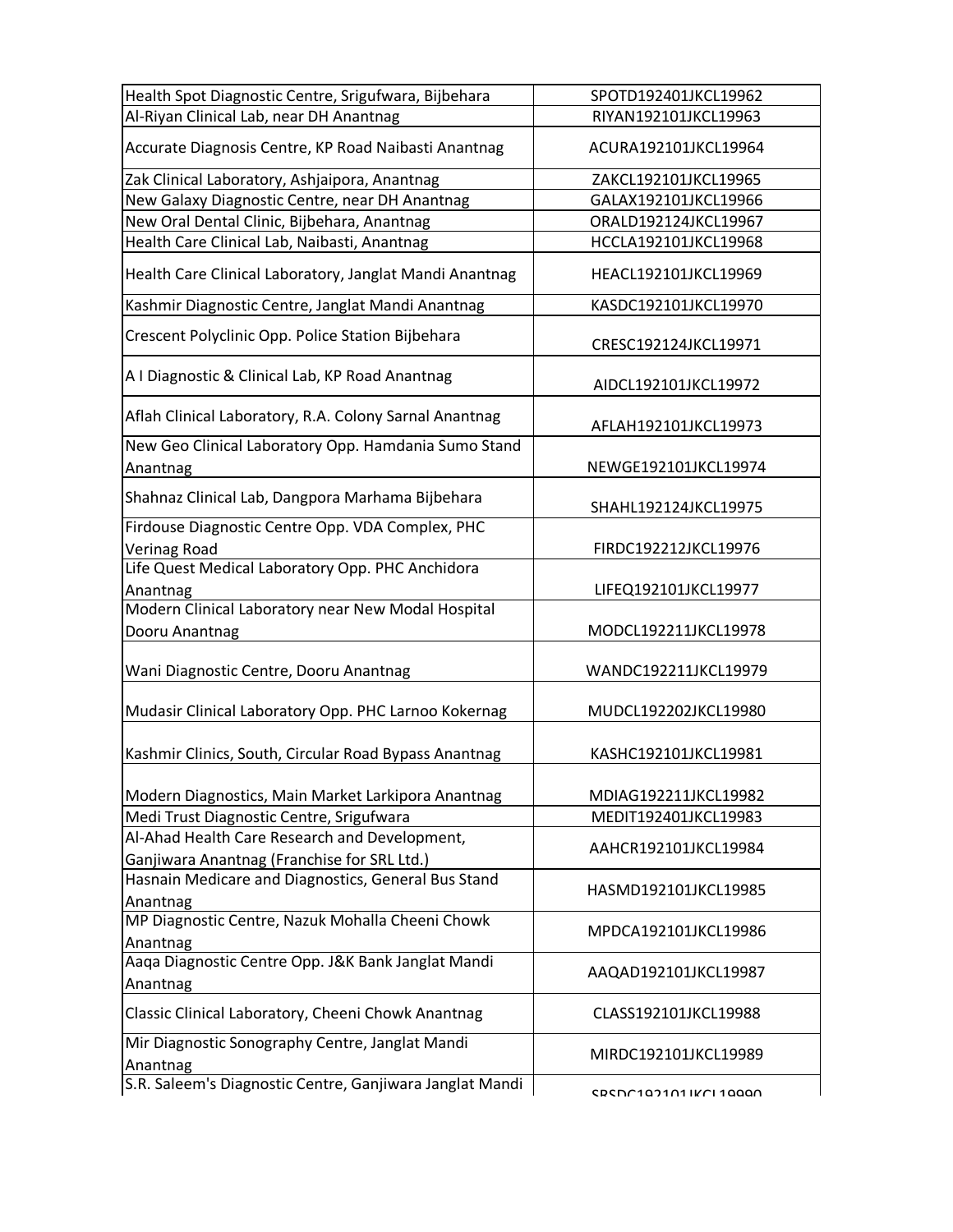| Anantnag                                                                       | <b>JUJULIJZIULINLLIJJJU</b> |  |
|--------------------------------------------------------------------------------|-----------------------------|--|
| Arafat Clinical Laboratory Opp. Achabal Adda Anantnag                          | ARAFA192201JKCL19991        |  |
| Rahat Clinical Laboratory, Anchidora Anantnag                                  | RAHAT192101JKCL19992        |  |
| Aea Ess Clinical Laboratory, Reshi Bazar Anantnag                              | AEAES192101JKCL19993        |  |
| Dr. Lal Path Lab CC, Mominabad Anantnag                                        | LPLCC192101JKCL19994        |  |
| Dr. Lal Path Lab CC, Dalgam Anantnag                                           | DRLPL192210JKCL19995        |  |
| Dr. Lal Path Lab CC, Nai Basti Anantnag                                        | DRLPL192101JKCL19996        |  |
| Dr. Lal Path Lab CC, Brakpora Anantnag                                         | LPLCC192201JKCL19997        |  |
| Dr. Lal Path Lab CC, Hiller Kokernag                                           | LPLCC192201JKCL19998        |  |
| Modern Concepts Dental Care Centre, Main Market<br>Mattan Anantnag             | MCDCC192101JKCL19999        |  |
| R.M Diagnostic Lab. & Poly Clinic, Janglat Mandi Anantnag RMDPC192101JKCL20000 |                             |  |
| Darul-Amaan Dental Clinic, Zirpora Bijbehara Anantnag                          | DARUL192124JKCL20001        |  |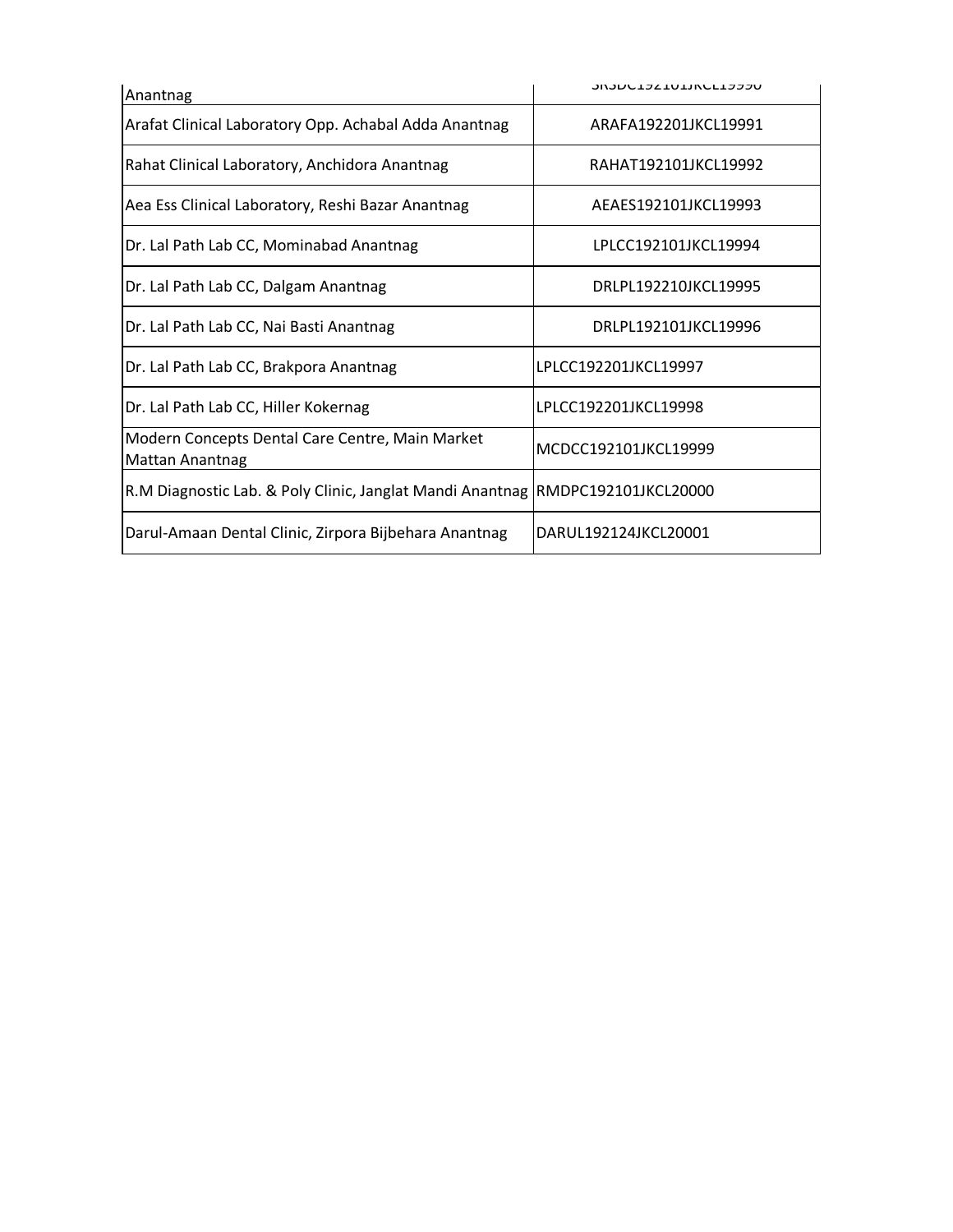| <b>CLINICAL LABORATORIES</b><br>North Kashmir Health Services, (Dr. Lal Path Lab)<br>Khawajabagh, Baramulla<br>NORKH193103JKCL17944<br>Ahmad's Path Lab & Super Speciality Clinic, Sopore<br>AHMAD193201JKCL17945<br><b>Arco Pharmacy Sopore</b><br>ARCOP193201JKCL17946<br><b>Bisati Collection Centre, Sopore</b><br>BISAT193201JKCL17947<br>Dr. Lal Path Lab Kanth Bagh<br>LPLKB193103JKCL17948<br>Dr. Lal Path Lab Kunzer<br>LPLKU193404JKCL17949<br>Dr. Lal Path Lab Pattan<br>LPLPA93121JKCL17950<br>Dr. Lal Path Lab Sopore CC 2<br>NLPLS193201JKCL17951<br>Diagno Lab, Baramulla<br>DIAGN193103JKCL17952<br>Noor Care Clinic, Sopore<br>NOORC193201JKCL17953<br>Modern Health Care Lab near Chankhan Bridge Sopore<br>MODER193201JKCL17954<br>D.N. Diagnostic Centre, Sopore<br>DNDCS193201JKCL17955<br>Bismillah Diagnostic Laboratory near Trauma Hospital<br>BISMI193121JKCL17956<br>Pattan<br>Abdul Rashid Clinic, Sopore<br>ABDUL193201JKCL17957<br>Eternal Diagnostic Centre, Sopore<br>ETERN193201JKCL17958<br>M.B. Clinical Lab, Baramulla<br>MBCLB193103JKCL17959<br>MM Polyclinic near Mini Sect. Baramulla<br>MMPCB193103JKCL17960<br>MZ Clinical Lab, Baramulla<br>MZCLI193103JKCL17961<br>NSK Diagnostic Centre, Baramulla<br>NSKDC193103JKCL17962<br>Prolab Health Clinic Baramulla<br>PROLA193103JKCL17963<br>Sahara Diagnostic Centre, Baramulla<br>SAHAR193103JKCL17964<br>Scientific Clinical Lab, Tangmarg<br>SCIEN193402JKCL17965<br>Sun Rise Clinical Laboratory, Zanigeer<br>SUNRI193201JKCL17966<br>SRN Diagnostic Centre, Hijaz Complex Sopore<br>SRNDC193201JKCL17967<br>Thyrocare Collection Centre, Jadeed Road Baramulla<br>THYRO193103JKCL17968<br>Zainab Polyclinic & Diagnostic Centre Pattan<br>ZAINA193121JKCL17969<br>Northern Diagno Lab, Sopore<br>NORTH193201JKCL17970<br>Alaie Diagnostic and Imaging Centre, Mirgund, Baramulla<br>ALAIE193121JKCL17971<br>MAXDC193121JKCL17972<br>Max Healthcare Diagnostic Centre, Hyderbeigh Pattan<br>Hospident Chain of Oro Dental Health Centre, Hyderbeigh<br>Pattan<br>HOSPI193121JKCL17973<br>Life Care Diagnostic Centre (General Lab), Rohama<br>Rafiabad, Baramulla<br>LCDCR193301JKCL17974<br>Sunrise Clinical Lab, Wagoora Nowpora, Baramulla<br>CLSUN193103JKCL17975<br>Life Labs Medical Laboratory Services, Rohama Rafiabad,<br>Baramulla<br>LLMLS193301JKCL17976<br>FALAK193201JKCL17977<br>Falak Polyclinic, Doabgah, Sopore | Name of HCF                                       | <b>Bar Code Alloted</b> |
|---------------------------------------------------------------------------------------------------------------------------------------------------------------------------------------------------------------------------------------------------------------------------------------------------------------------------------------------------------------------------------------------------------------------------------------------------------------------------------------------------------------------------------------------------------------------------------------------------------------------------------------------------------------------------------------------------------------------------------------------------------------------------------------------------------------------------------------------------------------------------------------------------------------------------------------------------------------------------------------------------------------------------------------------------------------------------------------------------------------------------------------------------------------------------------------------------------------------------------------------------------------------------------------------------------------------------------------------------------------------------------------------------------------------------------------------------------------------------------------------------------------------------------------------------------------------------------------------------------------------------------------------------------------------------------------------------------------------------------------------------------------------------------------------------------------------------------------------------------------------------------------------------------------------------------------------------------------------------------------------------------------------------------------------------------------------------------------------------------------------------------------------------------------------------------------------------------------------------------------------------------------------------------------------------------------------------------------------------------------------------------------------------------------------------------|---------------------------------------------------|-------------------------|
|                                                                                                                                                                                                                                                                                                                                                                                                                                                                                                                                                                                                                                                                                                                                                                                                                                                                                                                                                                                                                                                                                                                                                                                                                                                                                                                                                                                                                                                                                                                                                                                                                                                                                                                                                                                                                                                                                                                                                                                                                                                                                                                                                                                                                                                                                                                                                                                                                                 |                                                   |                         |
|                                                                                                                                                                                                                                                                                                                                                                                                                                                                                                                                                                                                                                                                                                                                                                                                                                                                                                                                                                                                                                                                                                                                                                                                                                                                                                                                                                                                                                                                                                                                                                                                                                                                                                                                                                                                                                                                                                                                                                                                                                                                                                                                                                                                                                                                                                                                                                                                                                 |                                                   |                         |
|                                                                                                                                                                                                                                                                                                                                                                                                                                                                                                                                                                                                                                                                                                                                                                                                                                                                                                                                                                                                                                                                                                                                                                                                                                                                                                                                                                                                                                                                                                                                                                                                                                                                                                                                                                                                                                                                                                                                                                                                                                                                                                                                                                                                                                                                                                                                                                                                                                 |                                                   |                         |
|                                                                                                                                                                                                                                                                                                                                                                                                                                                                                                                                                                                                                                                                                                                                                                                                                                                                                                                                                                                                                                                                                                                                                                                                                                                                                                                                                                                                                                                                                                                                                                                                                                                                                                                                                                                                                                                                                                                                                                                                                                                                                                                                                                                                                                                                                                                                                                                                                                 |                                                   |                         |
|                                                                                                                                                                                                                                                                                                                                                                                                                                                                                                                                                                                                                                                                                                                                                                                                                                                                                                                                                                                                                                                                                                                                                                                                                                                                                                                                                                                                                                                                                                                                                                                                                                                                                                                                                                                                                                                                                                                                                                                                                                                                                                                                                                                                                                                                                                                                                                                                                                 |                                                   |                         |
|                                                                                                                                                                                                                                                                                                                                                                                                                                                                                                                                                                                                                                                                                                                                                                                                                                                                                                                                                                                                                                                                                                                                                                                                                                                                                                                                                                                                                                                                                                                                                                                                                                                                                                                                                                                                                                                                                                                                                                                                                                                                                                                                                                                                                                                                                                                                                                                                                                 |                                                   |                         |
|                                                                                                                                                                                                                                                                                                                                                                                                                                                                                                                                                                                                                                                                                                                                                                                                                                                                                                                                                                                                                                                                                                                                                                                                                                                                                                                                                                                                                                                                                                                                                                                                                                                                                                                                                                                                                                                                                                                                                                                                                                                                                                                                                                                                                                                                                                                                                                                                                                 |                                                   |                         |
|                                                                                                                                                                                                                                                                                                                                                                                                                                                                                                                                                                                                                                                                                                                                                                                                                                                                                                                                                                                                                                                                                                                                                                                                                                                                                                                                                                                                                                                                                                                                                                                                                                                                                                                                                                                                                                                                                                                                                                                                                                                                                                                                                                                                                                                                                                                                                                                                                                 |                                                   |                         |
|                                                                                                                                                                                                                                                                                                                                                                                                                                                                                                                                                                                                                                                                                                                                                                                                                                                                                                                                                                                                                                                                                                                                                                                                                                                                                                                                                                                                                                                                                                                                                                                                                                                                                                                                                                                                                                                                                                                                                                                                                                                                                                                                                                                                                                                                                                                                                                                                                                 |                                                   |                         |
|                                                                                                                                                                                                                                                                                                                                                                                                                                                                                                                                                                                                                                                                                                                                                                                                                                                                                                                                                                                                                                                                                                                                                                                                                                                                                                                                                                                                                                                                                                                                                                                                                                                                                                                                                                                                                                                                                                                                                                                                                                                                                                                                                                                                                                                                                                                                                                                                                                 |                                                   |                         |
|                                                                                                                                                                                                                                                                                                                                                                                                                                                                                                                                                                                                                                                                                                                                                                                                                                                                                                                                                                                                                                                                                                                                                                                                                                                                                                                                                                                                                                                                                                                                                                                                                                                                                                                                                                                                                                                                                                                                                                                                                                                                                                                                                                                                                                                                                                                                                                                                                                 |                                                   |                         |
|                                                                                                                                                                                                                                                                                                                                                                                                                                                                                                                                                                                                                                                                                                                                                                                                                                                                                                                                                                                                                                                                                                                                                                                                                                                                                                                                                                                                                                                                                                                                                                                                                                                                                                                                                                                                                                                                                                                                                                                                                                                                                                                                                                                                                                                                                                                                                                                                                                 |                                                   |                         |
|                                                                                                                                                                                                                                                                                                                                                                                                                                                                                                                                                                                                                                                                                                                                                                                                                                                                                                                                                                                                                                                                                                                                                                                                                                                                                                                                                                                                                                                                                                                                                                                                                                                                                                                                                                                                                                                                                                                                                                                                                                                                                                                                                                                                                                                                                                                                                                                                                                 |                                                   |                         |
|                                                                                                                                                                                                                                                                                                                                                                                                                                                                                                                                                                                                                                                                                                                                                                                                                                                                                                                                                                                                                                                                                                                                                                                                                                                                                                                                                                                                                                                                                                                                                                                                                                                                                                                                                                                                                                                                                                                                                                                                                                                                                                                                                                                                                                                                                                                                                                                                                                 |                                                   |                         |
|                                                                                                                                                                                                                                                                                                                                                                                                                                                                                                                                                                                                                                                                                                                                                                                                                                                                                                                                                                                                                                                                                                                                                                                                                                                                                                                                                                                                                                                                                                                                                                                                                                                                                                                                                                                                                                                                                                                                                                                                                                                                                                                                                                                                                                                                                                                                                                                                                                 |                                                   |                         |
|                                                                                                                                                                                                                                                                                                                                                                                                                                                                                                                                                                                                                                                                                                                                                                                                                                                                                                                                                                                                                                                                                                                                                                                                                                                                                                                                                                                                                                                                                                                                                                                                                                                                                                                                                                                                                                                                                                                                                                                                                                                                                                                                                                                                                                                                                                                                                                                                                                 |                                                   |                         |
|                                                                                                                                                                                                                                                                                                                                                                                                                                                                                                                                                                                                                                                                                                                                                                                                                                                                                                                                                                                                                                                                                                                                                                                                                                                                                                                                                                                                                                                                                                                                                                                                                                                                                                                                                                                                                                                                                                                                                                                                                                                                                                                                                                                                                                                                                                                                                                                                                                 |                                                   |                         |
|                                                                                                                                                                                                                                                                                                                                                                                                                                                                                                                                                                                                                                                                                                                                                                                                                                                                                                                                                                                                                                                                                                                                                                                                                                                                                                                                                                                                                                                                                                                                                                                                                                                                                                                                                                                                                                                                                                                                                                                                                                                                                                                                                                                                                                                                                                                                                                                                                                 |                                                   |                         |
|                                                                                                                                                                                                                                                                                                                                                                                                                                                                                                                                                                                                                                                                                                                                                                                                                                                                                                                                                                                                                                                                                                                                                                                                                                                                                                                                                                                                                                                                                                                                                                                                                                                                                                                                                                                                                                                                                                                                                                                                                                                                                                                                                                                                                                                                                                                                                                                                                                 |                                                   |                         |
|                                                                                                                                                                                                                                                                                                                                                                                                                                                                                                                                                                                                                                                                                                                                                                                                                                                                                                                                                                                                                                                                                                                                                                                                                                                                                                                                                                                                                                                                                                                                                                                                                                                                                                                                                                                                                                                                                                                                                                                                                                                                                                                                                                                                                                                                                                                                                                                                                                 |                                                   |                         |
|                                                                                                                                                                                                                                                                                                                                                                                                                                                                                                                                                                                                                                                                                                                                                                                                                                                                                                                                                                                                                                                                                                                                                                                                                                                                                                                                                                                                                                                                                                                                                                                                                                                                                                                                                                                                                                                                                                                                                                                                                                                                                                                                                                                                                                                                                                                                                                                                                                 |                                                   |                         |
|                                                                                                                                                                                                                                                                                                                                                                                                                                                                                                                                                                                                                                                                                                                                                                                                                                                                                                                                                                                                                                                                                                                                                                                                                                                                                                                                                                                                                                                                                                                                                                                                                                                                                                                                                                                                                                                                                                                                                                                                                                                                                                                                                                                                                                                                                                                                                                                                                                 |                                                   |                         |
|                                                                                                                                                                                                                                                                                                                                                                                                                                                                                                                                                                                                                                                                                                                                                                                                                                                                                                                                                                                                                                                                                                                                                                                                                                                                                                                                                                                                                                                                                                                                                                                                                                                                                                                                                                                                                                                                                                                                                                                                                                                                                                                                                                                                                                                                                                                                                                                                                                 |                                                   |                         |
|                                                                                                                                                                                                                                                                                                                                                                                                                                                                                                                                                                                                                                                                                                                                                                                                                                                                                                                                                                                                                                                                                                                                                                                                                                                                                                                                                                                                                                                                                                                                                                                                                                                                                                                                                                                                                                                                                                                                                                                                                                                                                                                                                                                                                                                                                                                                                                                                                                 |                                                   |                         |
|                                                                                                                                                                                                                                                                                                                                                                                                                                                                                                                                                                                                                                                                                                                                                                                                                                                                                                                                                                                                                                                                                                                                                                                                                                                                                                                                                                                                                                                                                                                                                                                                                                                                                                                                                                                                                                                                                                                                                                                                                                                                                                                                                                                                                                                                                                                                                                                                                                 |                                                   |                         |
|                                                                                                                                                                                                                                                                                                                                                                                                                                                                                                                                                                                                                                                                                                                                                                                                                                                                                                                                                                                                                                                                                                                                                                                                                                                                                                                                                                                                                                                                                                                                                                                                                                                                                                                                                                                                                                                                                                                                                                                                                                                                                                                                                                                                                                                                                                                                                                                                                                 |                                                   |                         |
|                                                                                                                                                                                                                                                                                                                                                                                                                                                                                                                                                                                                                                                                                                                                                                                                                                                                                                                                                                                                                                                                                                                                                                                                                                                                                                                                                                                                                                                                                                                                                                                                                                                                                                                                                                                                                                                                                                                                                                                                                                                                                                                                                                                                                                                                                                                                                                                                                                 |                                                   |                         |
|                                                                                                                                                                                                                                                                                                                                                                                                                                                                                                                                                                                                                                                                                                                                                                                                                                                                                                                                                                                                                                                                                                                                                                                                                                                                                                                                                                                                                                                                                                                                                                                                                                                                                                                                                                                                                                                                                                                                                                                                                                                                                                                                                                                                                                                                                                                                                                                                                                 |                                                   |                         |
|                                                                                                                                                                                                                                                                                                                                                                                                                                                                                                                                                                                                                                                                                                                                                                                                                                                                                                                                                                                                                                                                                                                                                                                                                                                                                                                                                                                                                                                                                                                                                                                                                                                                                                                                                                                                                                                                                                                                                                                                                                                                                                                                                                                                                                                                                                                                                                                                                                 |                                                   |                         |
|                                                                                                                                                                                                                                                                                                                                                                                                                                                                                                                                                                                                                                                                                                                                                                                                                                                                                                                                                                                                                                                                                                                                                                                                                                                                                                                                                                                                                                                                                                                                                                                                                                                                                                                                                                                                                                                                                                                                                                                                                                                                                                                                                                                                                                                                                                                                                                                                                                 |                                                   |                         |
|                                                                                                                                                                                                                                                                                                                                                                                                                                                                                                                                                                                                                                                                                                                                                                                                                                                                                                                                                                                                                                                                                                                                                                                                                                                                                                                                                                                                                                                                                                                                                                                                                                                                                                                                                                                                                                                                                                                                                                                                                                                                                                                                                                                                                                                                                                                                                                                                                                 |                                                   |                         |
|                                                                                                                                                                                                                                                                                                                                                                                                                                                                                                                                                                                                                                                                                                                                                                                                                                                                                                                                                                                                                                                                                                                                                                                                                                                                                                                                                                                                                                                                                                                                                                                                                                                                                                                                                                                                                                                                                                                                                                                                                                                                                                                                                                                                                                                                                                                                                                                                                                 |                                                   |                         |
|                                                                                                                                                                                                                                                                                                                                                                                                                                                                                                                                                                                                                                                                                                                                                                                                                                                                                                                                                                                                                                                                                                                                                                                                                                                                                                                                                                                                                                                                                                                                                                                                                                                                                                                                                                                                                                                                                                                                                                                                                                                                                                                                                                                                                                                                                                                                                                                                                                 |                                                   |                         |
|                                                                                                                                                                                                                                                                                                                                                                                                                                                                                                                                                                                                                                                                                                                                                                                                                                                                                                                                                                                                                                                                                                                                                                                                                                                                                                                                                                                                                                                                                                                                                                                                                                                                                                                                                                                                                                                                                                                                                                                                                                                                                                                                                                                                                                                                                                                                                                                                                                 |                                                   |                         |
|                                                                                                                                                                                                                                                                                                                                                                                                                                                                                                                                                                                                                                                                                                                                                                                                                                                                                                                                                                                                                                                                                                                                                                                                                                                                                                                                                                                                                                                                                                                                                                                                                                                                                                                                                                                                                                                                                                                                                                                                                                                                                                                                                                                                                                                                                                                                                                                                                                 |                                                   |                         |
|                                                                                                                                                                                                                                                                                                                                                                                                                                                                                                                                                                                                                                                                                                                                                                                                                                                                                                                                                                                                                                                                                                                                                                                                                                                                                                                                                                                                                                                                                                                                                                                                                                                                                                                                                                                                                                                                                                                                                                                                                                                                                                                                                                                                                                                                                                                                                                                                                                 |                                                   |                         |
|                                                                                                                                                                                                                                                                                                                                                                                                                                                                                                                                                                                                                                                                                                                                                                                                                                                                                                                                                                                                                                                                                                                                                                                                                                                                                                                                                                                                                                                                                                                                                                                                                                                                                                                                                                                                                                                                                                                                                                                                                                                                                                                                                                                                                                                                                                                                                                                                                                 |                                                   |                         |
|                                                                                                                                                                                                                                                                                                                                                                                                                                                                                                                                                                                                                                                                                                                                                                                                                                                                                                                                                                                                                                                                                                                                                                                                                                                                                                                                                                                                                                                                                                                                                                                                                                                                                                                                                                                                                                                                                                                                                                                                                                                                                                                                                                                                                                                                                                                                                                                                                                 | Alson's Clinical Laboratory, Kanthbagh, Baramulla | ALSON193103JKCL17978    |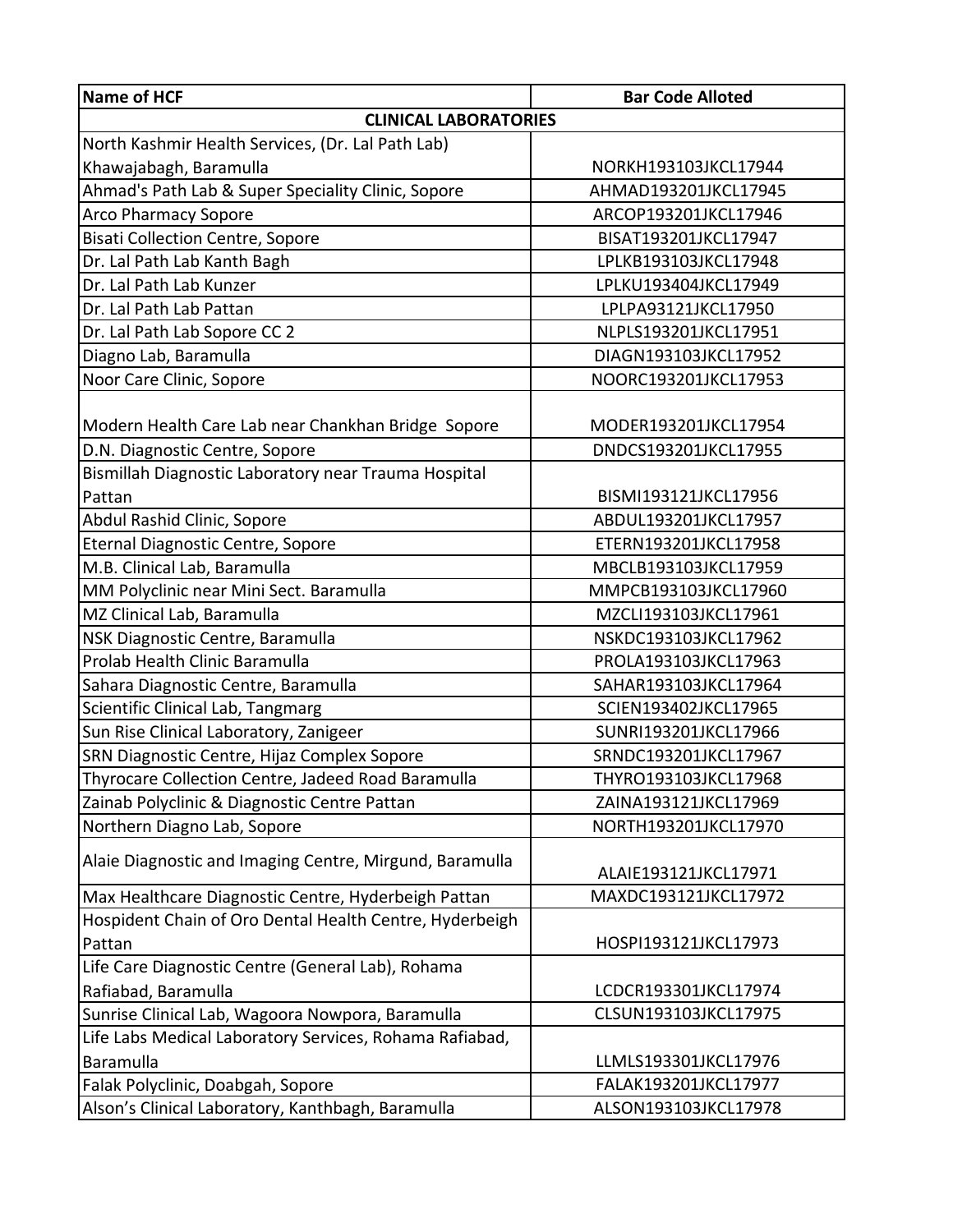| Bilal's Life Line Diagnostic Centre, Hospital Road                          |                      |
|-----------------------------------------------------------------------------|----------------------|
| Kanthbagh, Baramulla                                                        | BILAL193103JKCL17979 |
| Heart Line Diagnostic Centre, Pattan                                        | HEALD193121JKCL17980 |
| Dr. Lal Path Lab Collection Centre, Palhallan Pattan                        | LPLCC193121JKCL17981 |
| Asiya Rasool, Dr. Lal Path Labs Collection Centre, Rohama                   |                      |
| Rafiabad, Baramulla                                                         | ASIYA193301JKCL17982 |
| Next Gen Laboratories, Sangrama Baramulla                                   | NEXTE193202JKCL17983 |
| Parveena Begum, Dr. Lal Path Lab, Sopore                                    | PARVE193201JKCL17984 |
| Sheikh Khalid, Dr. Lal Path Lab, Uri                                        | SHEIK193123JKCL17985 |
| Care Well Diagnostic Centre, Kreeri Baramulla                               | CWDCK193198JKCL17986 |
| Advanced Diagnostic Centre, Sopore, Baramulla                               | ADVDC193201JKCL17987 |
| Al-Habib Diagnostic Centre, Kralhar Baramulla                               | ALHAB193101JKCL17988 |
| Professional Clinical Laboratory, Druroo Tangmarg                           | PROFL193402JKCL17989 |
| Mediscan Clinical Laboratory, Chandilora Tangmarg                           | MEDIS193402JKCL17990 |
| Paramount Clinical Laboratory, Tangmarg                                     | PARAL193402JKCL17991 |
| Max Health Care Diagnostic Centre, Jadeed Road                              |                      |
| Baramulla                                                                   | MHCDC193101JKCL17992 |
| Magbool Memorial Diagnostic Centre, Palhallan Pattan                        | MAQBO193121JKCL17993 |
| Dr. Lal Path Lab, Dangiwacha CC                                             | LPLAB193303JKCL17994 |
| Mansoor Clinical Laboratory near SDH Uri                                    | MANSO193123JKCL17995 |
| Bio-Care Clinical Laboratory near SDH Uri                                   | BIOCL193123JKCL17996 |
| Bio Care Diagnostic Centre Opp. SDH Kreeri Baramulla                        | CAREL193198JKCL17997 |
| Biocare Imaging and Diagnostic Centre Opp. SDH Kreeri                       |                      |
| Baramulla                                                                   | BIDCB193198JKCL17998 |
| Al-Nazir Diagnostic Centre near PHC Kunzer                                  | NAZIR193404JKCL17999 |
| Inshallah Clinical Laboratory, Bijhama Boniyar Baramulla                    | INSHA193122JKCL18000 |
| Raheem's Diagnostic Centre, Kanthbagh Baramulla                             | RAHEM193101JKCL18051 |
| Al-Noor Sonography, Higher Secondary Road Pattan                            | NOORL193121JKCL18052 |
| Tangmarg Diagnostic & Imaging Centre, Tangmarg                              | TANGI193402JKCL18053 |
| Modern Clinical Laboratory, Watergam Rafiabad Baramulla                     | MODER193303JKCL18054 |
| Health Guide Digital Diagnostic Centre & Polyclinic,<br>Chandilora Tangmarg | HEATH193402JKCL18055 |
| Ibni Seina Clinical Laboratory, Alsa Complex Baramulla                      | IBNIL193101JKCL18056 |
| MRB Lab & Diagnostic Centre, Kunzer Tangmarg                                | MRBDC193404JKCL18057 |
| Hakeem Clinic's, Raipora Palhallan Pattan                                   | HAKEM193121JKCL18058 |
| Friends Clinical Laboratory, Kreeri Baramulla                               | FRIEN193198JKCL18059 |
| Max Diagnostic Centre, Kanthbagh Baramulla                                  | MAXDC193101JKCL18060 |
| Khan Scientific Lab, Kunzer                                                 | KHANL193404JKCL18061 |
| Lone Diagnostic Centre, Wagoora Baramulla                                   | LONDC193103JKCL18062 |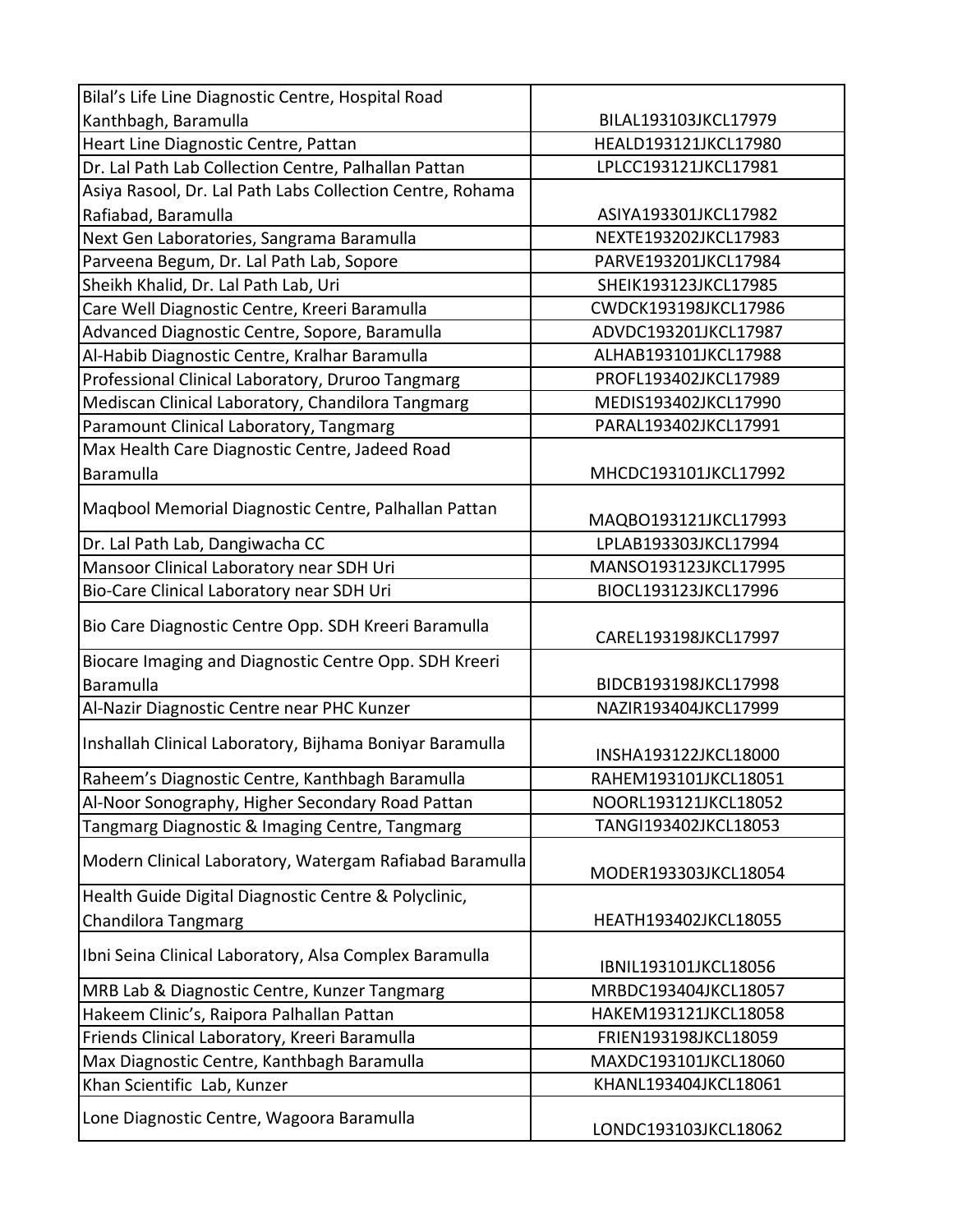| Sahara Opticians, Kunzer                                                      | SAHAR193404JKCL18063 |
|-------------------------------------------------------------------------------|----------------------|
| Darul Shafa Clinical Laboratory, Dangiwacha Baramulla                         | DARUL193303JKCL18064 |
| Gousia Clinical Laboratory, Rohama Rafiabad Baramulla                         | GOUSI193301JKCL18065 |
| Super Speciality Health Evaluation Hub, Main Chowk<br>Baramulla               | SUPER193101JKCL18066 |
| M.M. Diagnostic Centre, Boniyar Baramulla                                     | MMDCB193122JKCL18067 |
| New Advanced Diagnostic Centre, Batpora Road Super<br>Bazar Complex, Sopore   | NEWAD193201JKCL18068 |
| Khuroo Dental Clinic near Water Tank Sopore                                   | KHURO193201JKCL18069 |
| Malik Clinical Laboratory, Nowpora Jagir Baramulla                            | MALIK193103JKCL18070 |
| Malik Diagnostic Centre Clinical Laboratory, Chandanwari<br>Boniyar Baramulla | MDCCL193122JKCL18071 |
| Miracles Medi Clinic near PHC Kunzer                                          | MIRAC193404JKCL18072 |
| Al-Shafa Clinical Laboratory Main Chowk Sangrama                              | ALSHA193202JKCL18073 |
| Eternal Dental Clinic, Lone Complex Sopore                                    | ETERN193201JKCL18074 |
| Pro-Meds Poly Clinic & Diagnostic Centre, Bypass<br>Noorbagh Sopore           | PROME193201JKCL18075 |
| Bilal Optical Co., War Complex Sopore                                         | BILAL193201JKCL18076 |
| Lone Clinical Laboratory & Diagnostic Centre near PHC<br>Kunzer               | LCLDC193404JKCL18077 |
| Hope Skin and Beauty Care Centre, Lone Complex Sopore                         | HSBCC193201JKCL18078 |
| Life Poly Clinic & Diagnostic Centre, New Colony Sopore                       | LPCDC193201JKCL18079 |
| Sara Health Care Opp. Axis Bank New Colony Sopore                             | SARHC193201JKCL18080 |
| Mir Diagnostic Centre near SDH Uri                                            | MIRDC193123JKCL18081 |
| Al-Shafa Clinical Laboratory, Dangiwacha Rafiabad<br>Baramulla                | ALSCL193303JKCL18082 |
| Dr. Naseer Din's Laboratory, Lagama Uri Baramulla                             | DRNDL193122JKCL18083 |
| Iqra Clinical Laboartory, Lone Complex Opp. Sherwani Hall<br>Baramulla        | IQRAC193201JKCL18084 |
| Khaliq Clinical Laboratory and Diagnostic Centre, Tangmarg                    | KCLDC193402JKCL18085 |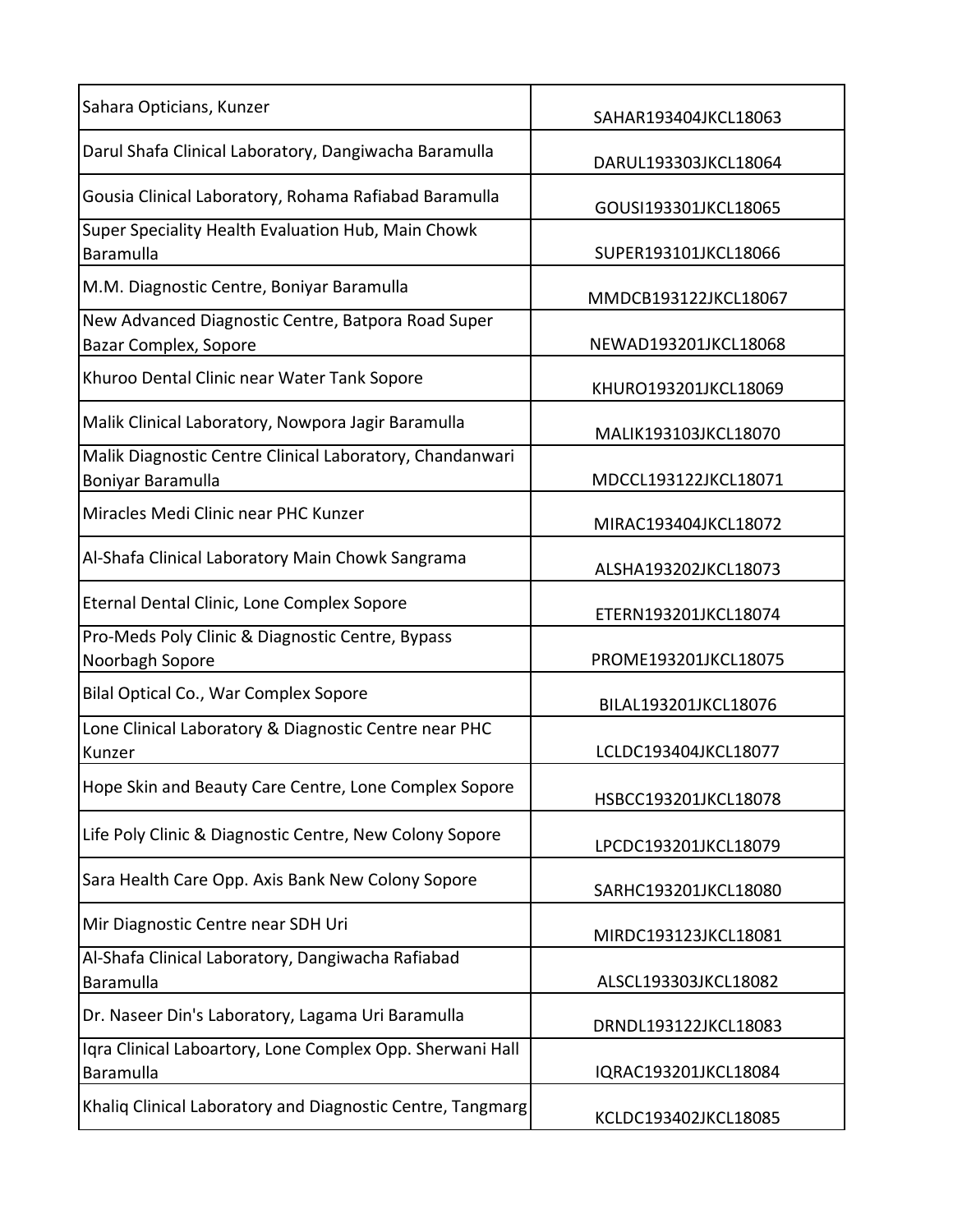| Haziq Clinical Laboratory, Mirgund                                                 | HAZIQ193121JKCL18086 |
|------------------------------------------------------------------------------------|----------------------|
| K.V.G. Diagnostic Centre, Sheeri Baramulla                                         | KVGDC193101JKCL18087 |
| Town Way Gastroentrology Centre Opp. Dak Bunglow<br>Baramulla                      | TOWNW193103JKCL18088 |
| Bio-Assay Clinical Laboratory Opp. PHC Khore Sherabad<br>Pattan                    | BIOAS193121JKCL18089 |
| Singh Opticals, Kanthbagh Baramulla                                                | SINGH193103JKCL18090 |
| Smile Dental Clinic, Checksari Pattan                                              | SMILE193121JKCL18091 |
| New Dental Clinic, Checksari Pattan                                                | NEWDC193121JKCL18092 |
| Lucknow Opticals, Tehsil Road Sopore                                               | LUCKN193201JKCL18093 |
| New Bakshi Clinical Laboratory and Diagnostic Centre,<br>Nehalpora Pattan          | NEWBA193121JKCL18094 |
| Life-Care Clinical Laboratory, Sopore                                              | LIFEC193201JKCL18095 |
| Aayra Clinical Lab Opp. Tehsil Office Boniyar                                      | AAYRA193122JKCL18096 |
| Lone Clinical Laboratory, Hadipora Rafiabad Baramulla                              | LONEL193301JKCL18097 |
| Heart Health Care Clinic, Chandilora Tangmarg                                      | HEART193402JKCL18098 |
| Life Edge Clinical Laboratory, Sarwar Site Complex Jadeed<br>Road Baramulla        | LIFEL193101JKCL18099 |
| Shifa Health Care Clinic near Babtang Pattan                                       | SHHCC193121JKCL18100 |
| Majid's Dental Health & Oral Hygiene Clinic, Main Market<br><b>Botingoo Sopore</b> | MAJID193201JKCL18101 |
| Dr. Lal Path Labs, Sangrama Baramulla                                              | LALPL193202JKCL18102 |
| Good Will Medical Centre, Iqbal Market Sopore                                      | GOODW193201JKCL18103 |
| Modern Polyclinic and Diagnostic Centre, Bagh-I-Ibraheem                           |                      |
| Badam Bagh Sopore                                                                  | MOPDC193201JKCL18104 |
| Dental Health Clinic, Tehsil Road Baramulla                                        | DENHC193201JKCL18105 |
| Mir Clinical Laboratory, Goush-Bugh Pattan                                         | MIRCL193121JKCL18106 |
| Apex Diagnostic Centre, Dangiwacha Rafiabad Baramulla                              | APEXD193303JKCL18107 |
| Sahara Clinical Laboratory near Forest Check Post                                  |                      |
| Hardushiva, Sopore                                                                 | SAHCL193201JKCL18108 |
| <b>AYUSH</b>                                                                       |                      |
| Unani & Panchkarma Clinic, Urdu Bazar Baramulla                                    | UNANI193103JKUN18501 |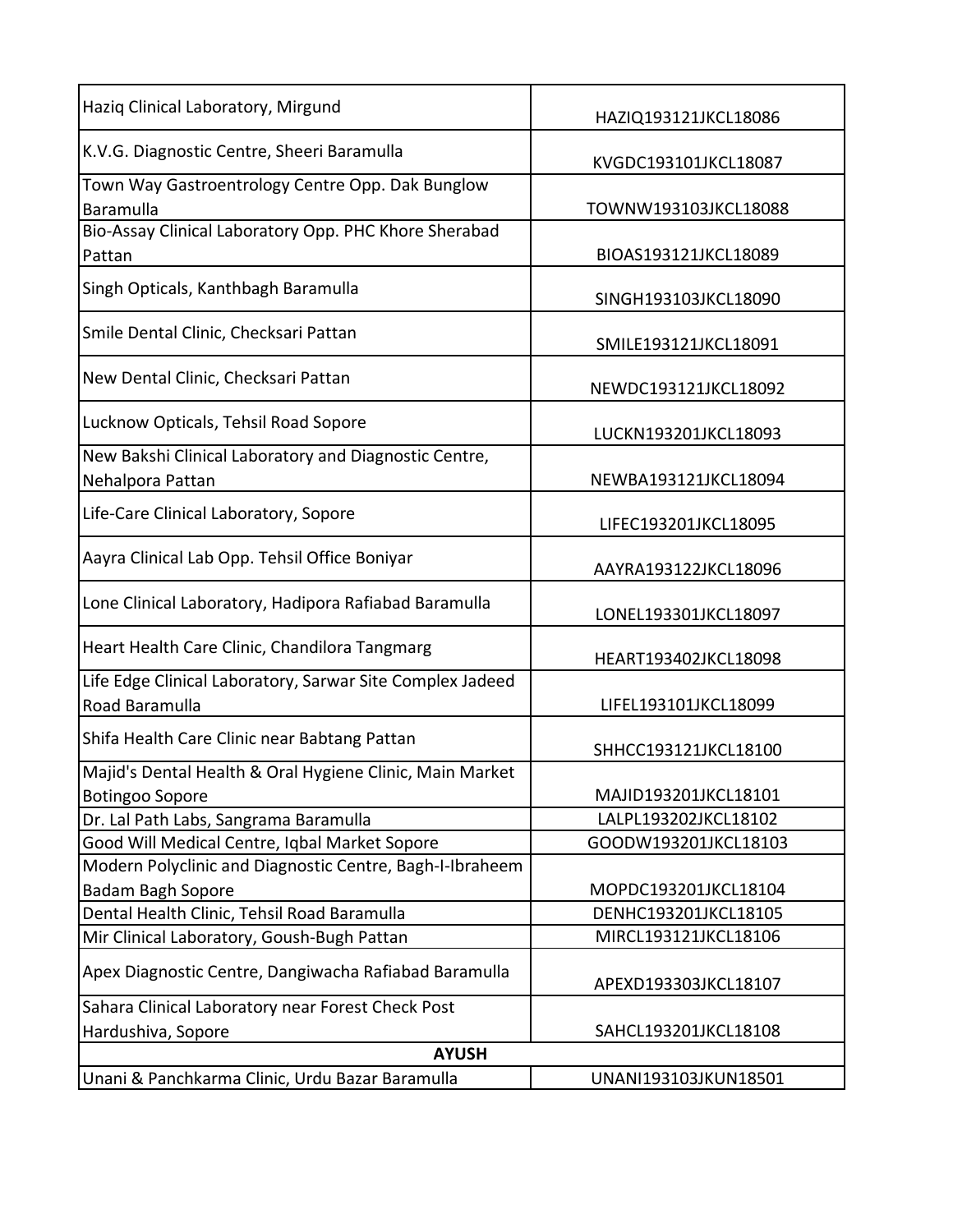| Name of HCF                                                                     | <b>Bar Code Alloted</b>       |
|---------------------------------------------------------------------------------|-------------------------------|
| <b>NURSING HOMES</b>                                                            |                               |
| Sarah Multispeciality Hospital, Nowpora Chowk, Bandipora                        | SARAH193502JKNH23902          |
| Al-Sidiq Dialysis and Health Centre, Bandipora                                  | ALSID193502JKNH23903          |
| <b>CLINICAL LABORATORIES</b>                                                    |                               |
| Shah Wellness Centre, Sumbal Bandipora                                          | SHAHS193502JKCL23684          |
| IRM Clinical Laboratory, Sumbal                                                 | IRMCL193502JKCL23685          |
| Jan Clinical Lab, Bandipora                                                     | JANCL193502JKCL23686          |
| Health Care Diagnostic Centre, Bandipora                                        | HEACA193502JKCL23687          |
| Advanced Dental Clinic, Bandipora                                               | ADVDC193502JKCL23688          |
| Dr. Arif's Dental Clinic, Bandipora                                             | ARIFS193502JKCL23689          |
| Al-Murtaza Dental Clinic, Bandipora                                             | MURTA193502JKCL23690          |
| Dental Implant & Facio-Max Centre, Bandipora                                    | DENTA193502JKCL23691          |
| Al-Kowsar Medical Lab, Bandipora                                                | KOWSA193502JKCL23692          |
| Dr. Reshi's Lab, Bandipora                                                      | RESHI193502JKCL23693          |
| Benish Clinic Laboratory, Aragam, Bandipora                                     | BENIS193502JKCL23694          |
| Dr. Gulzar's Dental Clinic, Bandipora                                           | GULZA193502JKCL23695          |
| Universal Dental Clinic, Bandipora                                              | UNIVE193502JKCL23696          |
| City Smile's Dental Care, Muslimabad Kaloosa, Near Police<br>Station, Bandipora | SMILE193502JKCL23697          |
| Dental Make Over Clinic, Main Market, Bandipora                                 | MAKED193502JKCL23698          |
| Smile Signature Dental Clinic, Near Ajas Bridge, Bandipora                      | SIMSI193502JKCL23699          |
| F.A. Laboratory, Naidkhai, Bandipora                                            | FALAB193501JKCL23700          |
| Star Health-Care Diagnostic Laboraory, Naidkhai,<br>Sonawari, Bandipora         | STARH193501JKCL23701          |
| Pacific Clinical Laboratory, near PHC Naidkhai, Sonawari,<br>Bandipora          | PACLA193501JKCL23702          |
| Treat Well Clinical Laboratory, Ajas Bandipora                                  | TREAT193502JKCL23703          |
| Al Habib Clinical Laboratory, Nadihal Bandipora                                 | HABIB193502JKCL23704          |
| Hi-Tech Clinical Laboratory, Bandipora                                          | HITEC193502JKCL23705          |
| Dar Health Care and Diagnostic Centre, Hajin Bandipora                          | DARDC193501JKCL23706          |
| Al-Aziz Orthopaedic Trauma Care Centre, Bandipora                               | AZIZA193502JKCL23707          |
| Smile Dental Clinic, Sumbal                                                     | SMILE193502JKCL23708          |
| Sumbal Scan Point Clinical Laboratory, Sumbal                                   | SSCAN193502JKCL23709          |
| Bismillah Clinical Laboratory, Sumbal                                           | BISML193502JKCL23710          |
| Malla Clinical Laboartory, Ajas Bandipora                                       | MALLA193502JKCL23711          |
| IIA Diagnactic Cantra and Daluclinic. Naidkhai Randinara                        | <u>INNND102501 IKNI 22712</u> |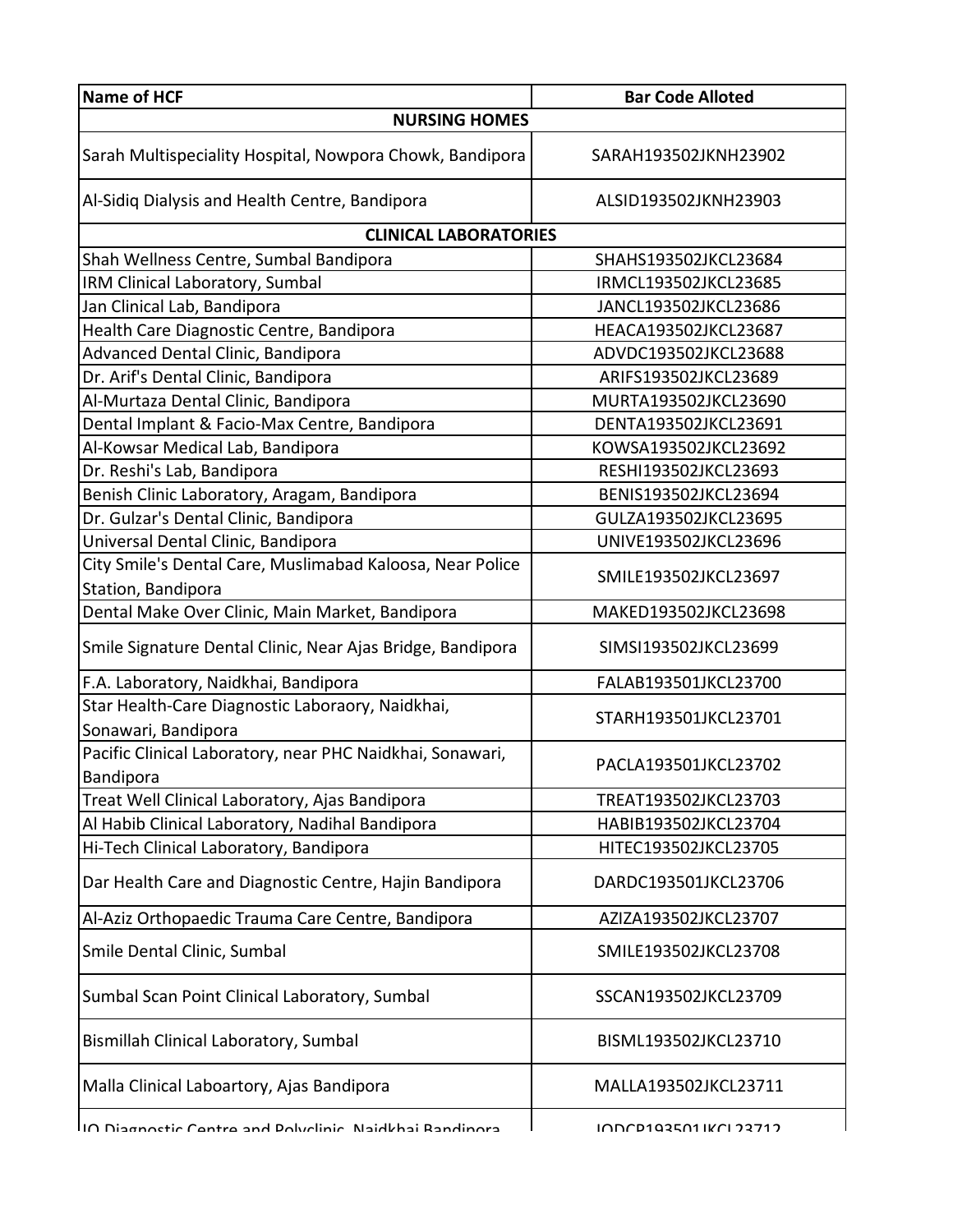| ווע המצווה רבוונוב פווט בהואריין ואפומאוופו המוסוקהופ $\alpha$     | <b>IMDCL TAAANTIVCFTAI TT</b> |
|--------------------------------------------------------------------|-------------------------------|
| Bismillah Clinical Laboratory near DH Bandipora                    | BISMI193502JKCL23713          |
| Umer Clinical Laboratory, Bandipora                                | UMERL193502JKCL23714          |
| Bio-Care Clinical Laboratory, Main Market Chithibandi<br>Bandipora | BCARE193502JKCL23715          |
| Bismillah Clinical Laboratory, Shadipora Sumbal                    | BISCL193502JKCL23716          |
| Ibraheem Clinical Laboratory, Bonakoot Bandipora                   | IBRAH193502JKCL23717          |
| Smile Dental Clinic, Hajin                                         | SMILE193501JKCL23718          |
| Aisha Diagnostic Centre near Dist. Hospital Bandipora              | AISHA193502JKCL23719          |
| Rehmat Medical Laboratory, Nusso Bandipora                         | REHML193502JKCL23720          |
| New Modern Clinical Laboratory, Shadipora Bandipora                | NMODL193502JKCL23721          |
| DARCO Clinical Laboratory, Hajin Bandipora                         | DARCO193501JKCL23722          |
| Hajrah Diagnostic Centre near DH Bandipora                         | HAJRA193502JKCL23723          |
| NOVOLABS, 1 <sup>st</sup> Floor near SBI Main Chowk Bandipora      | NOVOL193502JKCL23724          |
| Sara Clinical Laboratory, Nowpora Bandipora                        | SARAL193502JKCL23725          |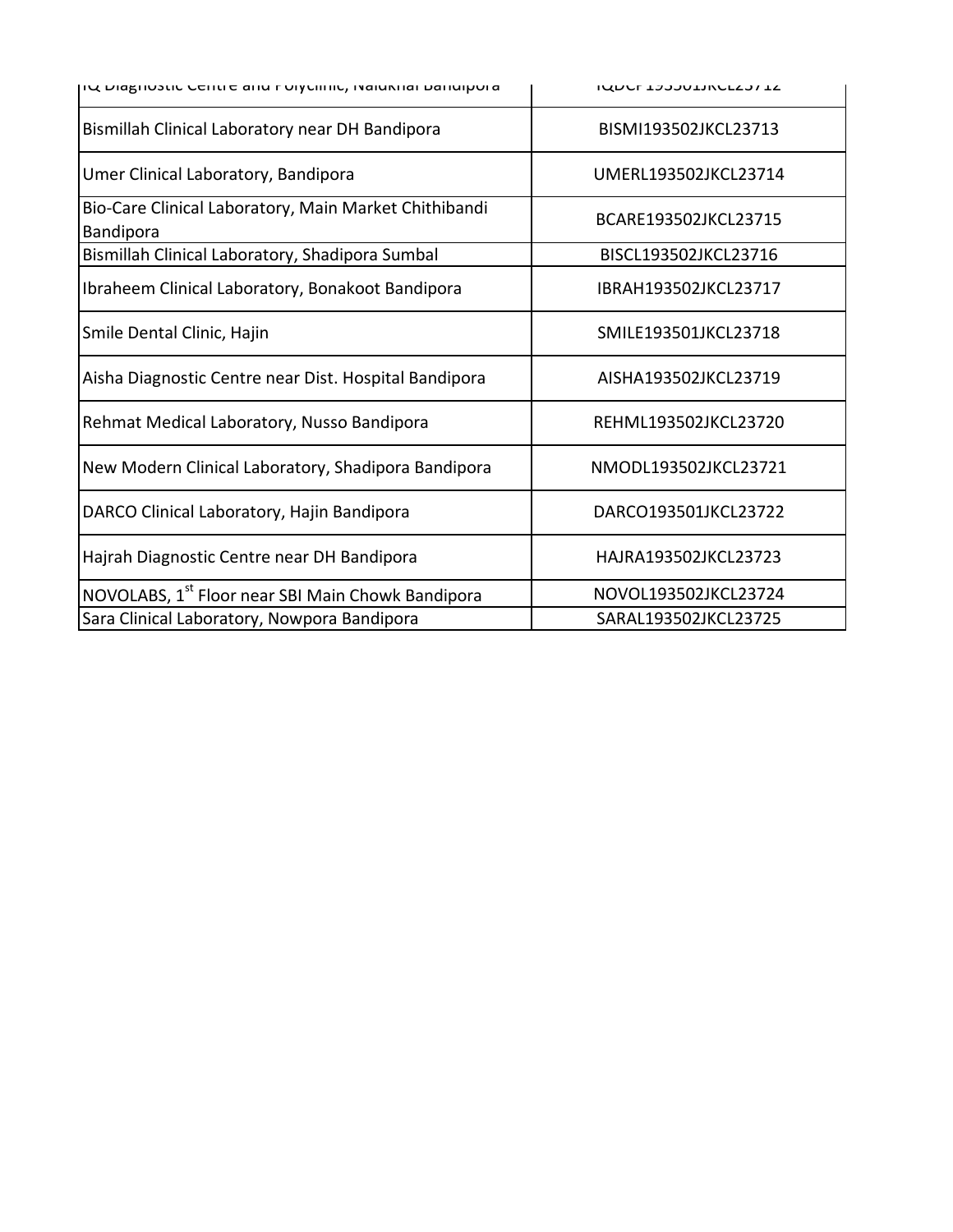| Name of HCF                                            | <b>Bar Code Alloted</b> |  |
|--------------------------------------------------------|-------------------------|--|
| <b>CLINICAL LABORATORIES</b>                           |                         |  |
| Bismillah Clinical Laboratory, Wadwan Budgam           | BISMI191111JKCL16768    |  |
| Shiraz Clinical Lab, Budgam                            | SHIRA191111JKCL16769    |  |
| Cresent Lab, Ompora                                    | CRESE191111JKCL16770    |  |
| Fida Diagnostic Laboratory, Budgam                     | FIDAL191111JKCL16771    |  |
| Dr. Lal Path Lab Humhama                               | LPLHU190021JKCL16772    |  |
| Alamdar Clinical Lab, Charisharief                     | ALAMD1911121KCL16773    |  |
| Alpha Care Diagnostic Centre, Checkpora Kanihama       | ALPHA193401JKCL16774    |  |
| Bhat Medical Diagnostic Centre Magam                   | BHATM193401JKCL16775    |  |
| Dar Health Care, Chadoora                              | DARHC191113JKCL16776    |  |
| Integrated Health Care Magam                           | INTER193401JKCL16777    |  |
| Maqbool Clinical Laboratory, Magam Budgam              | MAQBO193401JKCL16778    |  |
| Malik Mohmad Rahil, Dr. Lal Path Lab CC, Khag          | MALIK193411JKCL16779    |  |
| Misbah Polyclinic & Diagnostic Centre, Nagam           | MISBA191113JKCL16780    |  |
| National Clinical Lab, Beerwah                         | NATIO193411JKCL16781    |  |
| Sonia, Dr. Lal Path Lab CC, Kralpora                   | SONIA190019JKCL16782    |  |
| Syed Clinical Lab, Beerwah                             | SYEDL193411JKCL16783    |  |
| Dr. Lal Path Lab, Collection Centre, Khan Sahib        | LALPA191111JKCL16784    |  |
| Dr. Lal Path Lab Khanda, Magraypora, Budgam            | LPLAB192121JKCL16785    |  |
| Health Fit Clinical Laboratory, Khag, Budgam           | HEALT193411JKCL16786    |  |
| Care Scan Diagnostic Centre, Al Rahim Complex, Court   |                         |  |
| Road Magam                                             | CARES193401JKCL16787    |  |
| Madina Clinical Laboratory and Digital X-Ray, Rangrez  |                         |  |
| Complex Jamia Masjid, Magam                            | MCLDM193401JKCL16788    |  |
| Micro Clinical Laboratory, Nagam Chadoora              | MICRO191113JKCL16789    |  |
| Hi-Cure Clinico Diagnostic Centre, Chadoora Budgam     | HICUR191113JKCL16790    |  |
| Accurate Clinical Laboratory, Kremshore                | ACLKB191111JKCL16791    |  |
| Madina Diagnostic Centre, Madina Shopping Complex,     |                         |  |
| Magam Budgam                                           | MADNA193401JKCL16792    |  |
| Sheikh Clinical Laboratory, Chadoora                   | SHEIK191113JKCL16793    |  |
| Scientific Clinical Lab, Mohandpora Pakherpora, Budgam | SCIEN191112JKCL16794    |  |
| <b>IRM Diagnostics, Court Road Budgam</b>              | IRMDG191111JKCL16795    |  |
| Tariq Ah. Bhat, Dr. Lal Path Labs, Kremshora CC        | LPLCC191111JKCL16796    |  |
| Safvi Diagnostics Clinical Laboratory, Ichigam Budgam  | SAFVI191111JKCL16797    |  |
| Asian Path Lab & Diagnostics, Aripathan Khag Budgam    | ASIAN193411JKCL16798    |  |
| Dr. Malik's Dental Centre Opp. HDFC Bank Magam         | DRMDC193401JKCL16799    |  |
| Al-Shifa Clinical Lab, Chattergam Budgam               | ALSHI191113JKCL16800    |  |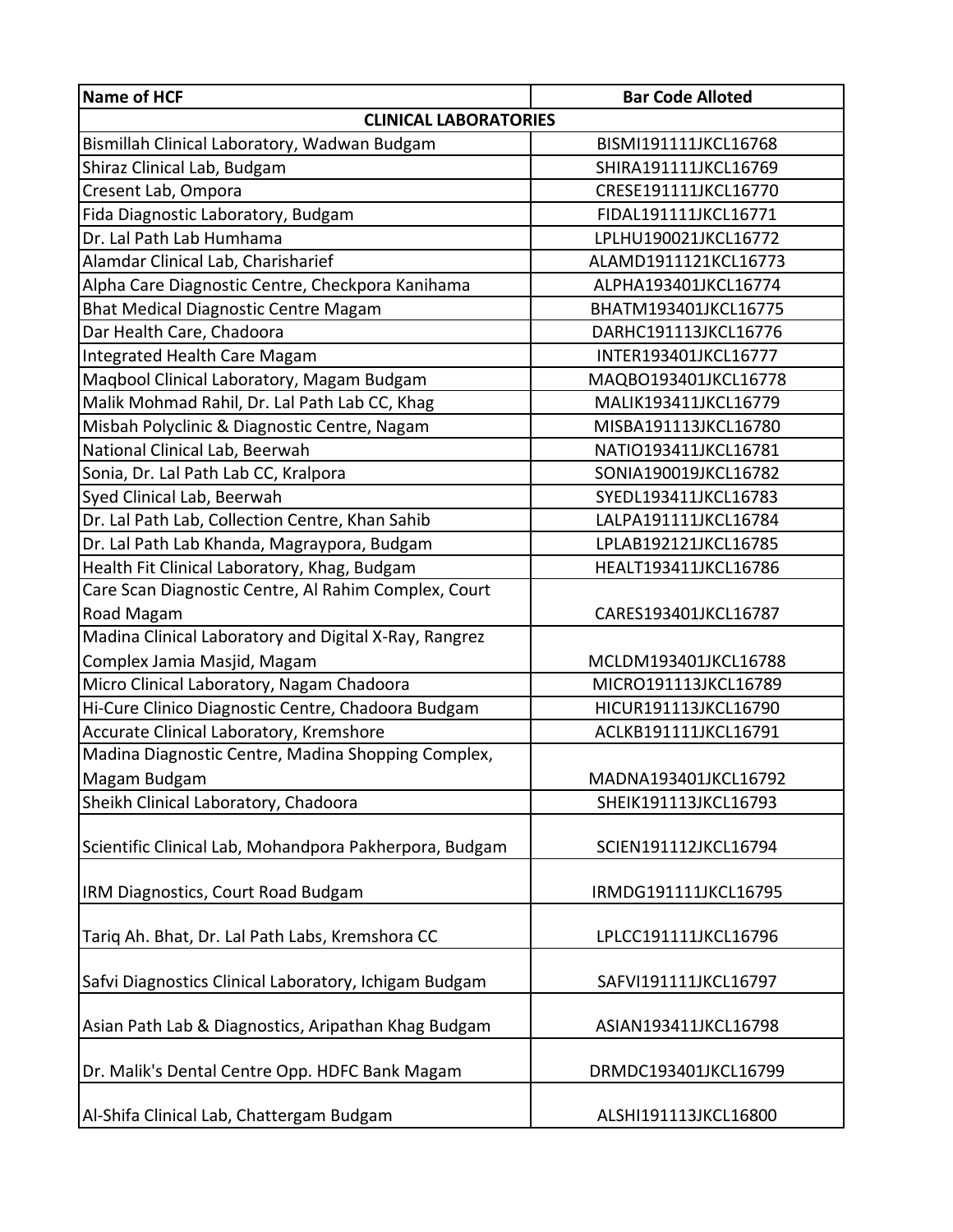| Centre, Magam<br>PACIF193401JKCL16801<br>Budgam Collection Centre, Main Chowk Budgam<br>BUDCC191111JKCL16802 |  |
|--------------------------------------------------------------------------------------------------------------|--|
|                                                                                                              |  |
|                                                                                                              |  |
|                                                                                                              |  |
| S.I. Diagnostics Clinical Laboratory, Gulshanabad Opp.                                                       |  |
| <b>SDH Charar-i-Sharif</b><br>SIDCL191112JKCL16803                                                           |  |
|                                                                                                              |  |
| Care & Cure Clinical Laboratory, Chrari-Sharief<br>CAREC191112JKCL16804                                      |  |
| Aarif Gul Rather, Dr. Lal Path Labs, Beerwah CC<br>DRLPL193411JKCL16805                                      |  |
| MedStar Health Polyclinic and Diagnostic, Al-Gadeer Mall                                                     |  |
| Town Hall Road, Budgam<br>MSTAR191111JKCL16806                                                               |  |
|                                                                                                              |  |
| Orzu Diagnostic & Imaging Centre, Humhama Budgam<br>ORZUD190021JKCL16807                                     |  |
| Medicos Path Clinical Lab near SDH Chattergam<br>MEDIL191113JKCL16808                                        |  |
|                                                                                                              |  |
| Noorani Clinical Laboratory Opp. SDH Nagam (Dalipora)<br>NOORA191113JKCL16809                                |  |
| Health Care Clinical Laboratory, Khag Road Kandhama                                                          |  |
| HEALL193401JKCL16810<br>Magam                                                                                |  |
| Bio Reference Clinical Laboratory Opp. SDH Chadoora<br>BIORE191113JKCL16811                                  |  |
| Gousia Diagnostic Centre, Magam<br>GOUSI193401JKCL16812                                                      |  |
| Firdous Diagnostic Centre Opp. SDH Chadoora<br>FIRDC191113JKCL16813                                          |  |
| Metro Scan Point near Masjid Soibugh<br>METRO191111JKCL16814                                                 |  |
| Rehmat Medical Centre, Chadoora<br>REHMC191113JKCL16815                                                      |  |
| Dr. Lal Path Labs, Collection Centre Chadoora<br>LPLCC191113JKCL16816                                        |  |
| Meditech Clinical Laboratory Opp. SDH Nagam (Dalipora)<br>MEDIL191113JKCL16817                               |  |
| Shah Dental Clinic near HDFC Bank Chadoora<br>SHAHD191113JKCL16818                                           |  |
| G.M. Bhat Extension Ultra Sound Centre, Chadoora<br>GMULC191113JKCL16819                                     |  |
| Al-Habib Diagnostic Centre & Polyclinic, Khag<br>HABIB193411JKCL16820                                        |  |
| National Labs & Diagnostic Centre Opp. SDH Magam<br>NALDC193401JKCL16821                                     |  |
| EC & C Optho Eye Clinic, Magam Budgam<br>ECCOC193401JKCL16822                                                |  |
| Khans Dento Care near SDH Chadoora<br>KHANS191113JKCL16823                                                   |  |
| Eye Care Centre, Magam Budgam<br>EYECC193401JKCL16824                                                        |  |
| Alfa Medical Diagnostic Centre, Kanihama Magam Budgam<br>ALFAM193401JKCL16825                                |  |
| Medlife Laboratory, Waterhail Budgam<br>MLIFE191111JKCL16826                                                 |  |
| Mannat Health Care Clinic, Magam<br>MANNA193401JKCL16827                                                     |  |
| R.B.C. Laboratory, Magam Budgam<br>RBCLM193401JKCL16828                                                      |  |
| Shahid Dental Care Clinic, Magam<br>SHAHI193401JKCL16829                                                     |  |
| Dr. Lal Path Lab Collection Centre, near DH Magam                                                            |  |
| LPLCC193401JKCL16830<br><b>Budgam</b>                                                                        |  |
| Whole Some Diagnostic Centre, Magam<br>WHOLE193401JKCL16831                                                  |  |
| Kanipora Collection Centre, Dr. Lal Path Lab<br>KANCC192231JKCL16832                                         |  |
| Shah Bismil Diagnostic Centre, Khan Sahib Budgam<br>SBDCC191111JKCL16833                                     |  |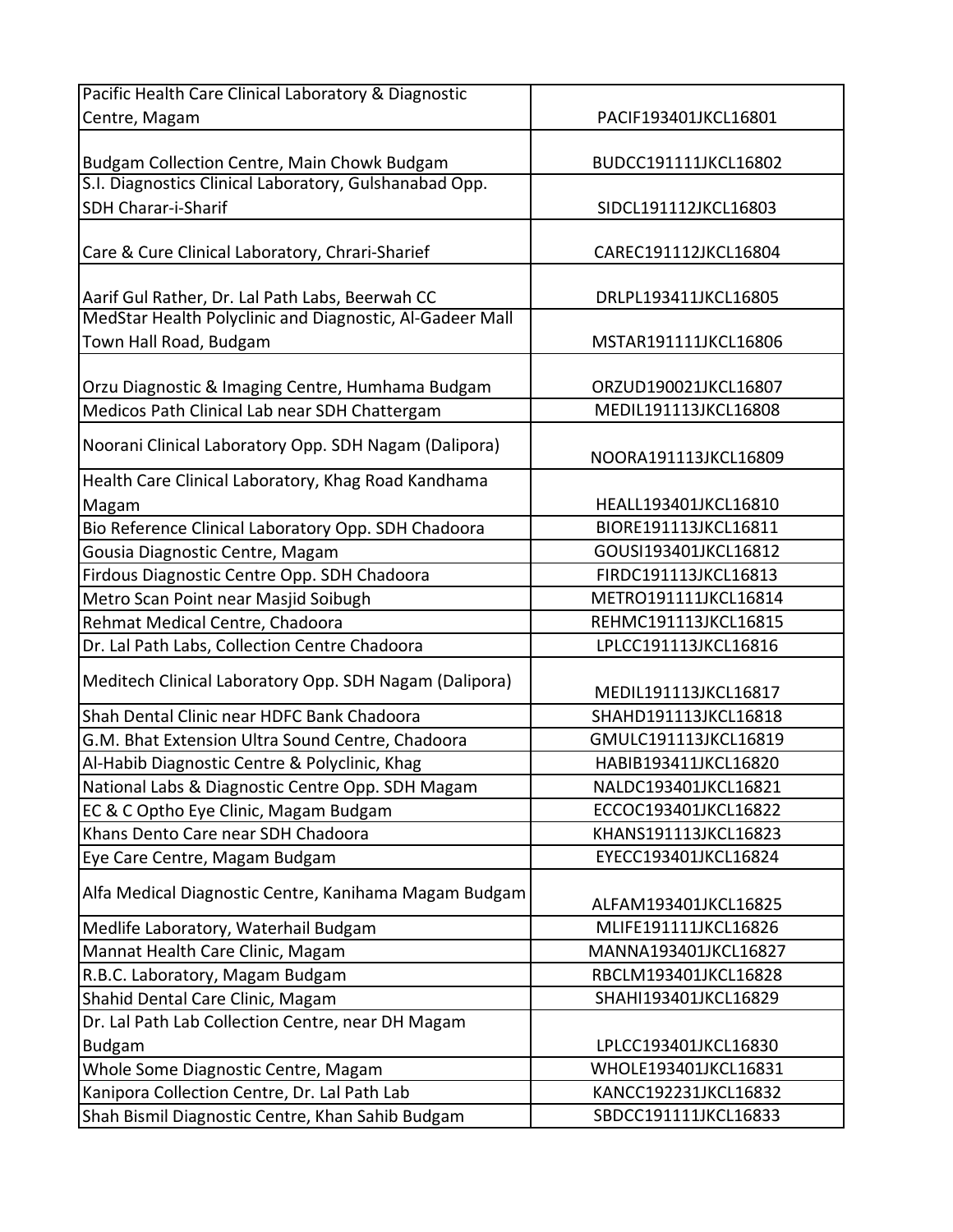| Path Care Collection Centre, Khan Sahib Budgam      | PATHC191111JKCL16834 |
|-----------------------------------------------------|----------------------|
| Malik Clinical Laboratory, Choon Budgam             | MALIK191111JKCL16835 |
| Prime Diagnostic Centre, Magam                      | PRIME193401JKCL16836 |
| Health Care Diagnostic Centre, Ompora Budgam        | HEALC191111JKCL16837 |
| Alamdar Ultrasound Centre, Charar Sharief           | ALAMD191112JKCL16838 |
| Bismillah Health Care and Diagnostic Centre, Budgam | BHCDC191111JKCL16839 |
| Wani Pharmacy, Chadoora Budgam                      | WANIP191113JKCL16840 |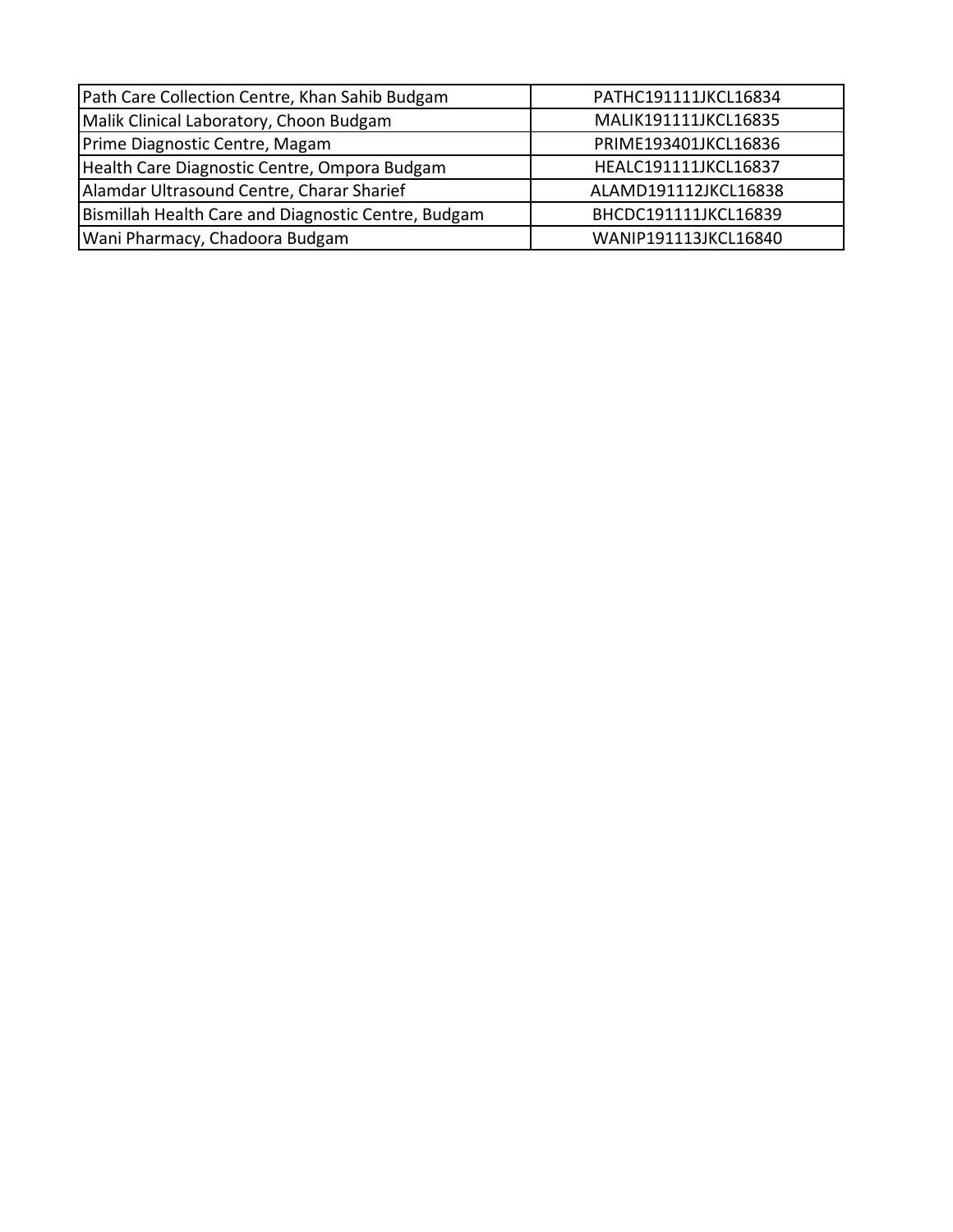| Name of HCF                                                    | <b>Bar Code Alloted</b> |  |
|----------------------------------------------------------------|-------------------------|--|
| <b>GOVERNMENT HEALTH CARE FACILITIES</b>                       |                         |  |
| <b>NTPHC Chattergul</b>                                        | NTPHC191202JKBH21583    |  |
| NTPHC Wangeth                                                  | NTPHC191202JKBH21584    |  |
| <b>CLINICAL LABORATORIES</b>                                   |                         |  |
| Al Hayat Clinical Lab, Lar                                     | ALHAY191201JKCL21634    |  |
| APCO Intratech Pvt. Ltd., Gagangeer Kangan                     | APCOK191202JKCL21635    |  |
| Bismillah Clinical Lab, Ganderbal                              | BISMI191201JKCL21636    |  |
| Blessed Hands Clinical Lab, Ganderbal                          | BLESS191201JKCL21637    |  |
| Immuno Labs, Beehama Ganderbal                                 | IMUNO191201JKCL21638    |  |
| Modern Clinical Laboratory, Pirpora Ganderbal                  | MODER191202JKCL21639    |  |
| Hi Tech Clinical Lab, Lar Ganderbal                            | HITEC191201JKCL21640    |  |
| Health Spring Diagnostic Centre, Ganderbal                     | HEASP191201JKCL21641    |  |
| Lab Zone Clinical Laboratory, Pirpora Ganderbal                | LABZO191202JKCL21642    |  |
| Lifeline Clinical Lab, Ganiwan Kangan                          | LIFEK191202JKCL21643    |  |
| Medical Aid Daignostic Centre, Kangan                          | MEDAI191202JKCL21644    |  |
| Sindh Diagnostic Centre, Kangan                                | SINDH191202JKCL21645    |  |
| H.C.C.L., Kangan                                               | HCCLK191202JKCL21646    |  |
| Hakeem Diagnostic Centre, Kangan                               | HAKEM191202JKCL21647    |  |
| Human Care Clinical Lab, Gund, Kangan                          | HUMAN191202JKCL21648    |  |
| Islamic Diagnostic Centre Kangan                               | ISLAM191202JKCL21649    |  |
| Tawfeeq Maqbool, Dr. Lal Path's Lab, Kangan                    | TAWFE191202JKCL21650    |  |
| New City Diagnostic Centre, Beehama, Ganderbal                 | NEWCI191201JKCL21651    |  |
| Syed Tasleem, Dr. Lal Path Lab, CC, Nagbal                     | STASL191201JKCL21652    |  |
| Cure Well Diagnostic & Imaging Centre, Lar, Ganderbal          | CUREL191202JKCL21653    |  |
| Mehraj Clinical Lab, Thune Kangan                              | MEHRA191202JKCL21654    |  |
| Al-Amaan Clinical Lab, Kurhama Ganderbal                       | AMAAN191131JKCL21655    |  |
| Dental Health Care Clinic, Safapora Ganderbal                  | DENTA191201JKCL21656    |  |
| Lone Clinical Lab, Nuner Ganderbal                             | LONEC191201JKCL21657    |  |
| New Galaxy Diagnostic Centre, Duderhama Ganderbal              | NEWDC191201JKCL21658    |  |
| Pure Health Smart Clinics near Trauma Hospital Kangan          | PUREC191202JKCL21659    |  |
| Bhat Clinical Laboratory, Shuhama Alusteng Ganderbal           | BHATL191201JKCL21660    |  |
| Smile 'N' Shine Dental Clinic, Nagbal Ganderbal                | SMILE191201JKCL21661    |  |
| Shifa Clinical Laboratory, Chundina Ganderbal                  | SHIFA191201JKCL21662    |  |
| Abdullah Diagnostic and Imaging Centre, Duderhama<br>Ganderbal | ABDUL191201JKCL21663    |  |
| Adil Ahmad Khan - Tullamulla Collection Centre                 | AATCC191131JKCL21664    |  |
| Med-I-Com Health Care Diagnostics & Polyclinic,                | MENIC1017N1 IKCI 71 AS  |  |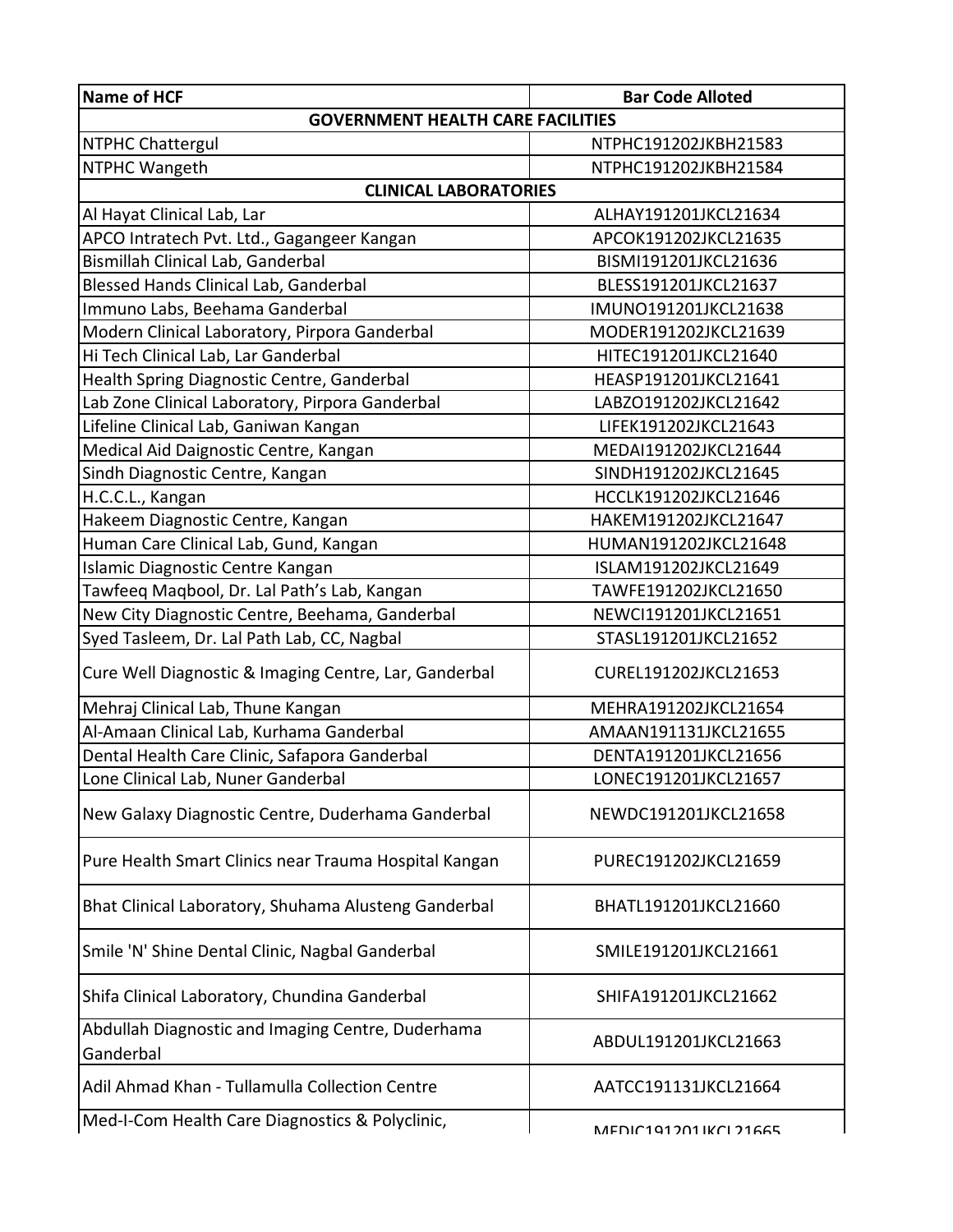| Benhama Bypass Road Lar, Ganderbal                | <b>INILDICIJIZUIJINULLIUUJ</b> |
|---------------------------------------------------|--------------------------------|
| Medi Tech Clinical Laboratory, Alusteng Ganderbal | MEDCL191201JKCL21666           |
| Habsara Wellness Centre, Beehama Ganderbal        | HABWC191201JKCL21667           |
| Al-Madina Clinical Laboratory, Beehama Ganderbal  | ALMAD191201JKCL21668           |
| Habsara Clinical Laboratory, Beehama Ganderbal    | HABCL191201JKCL21669           |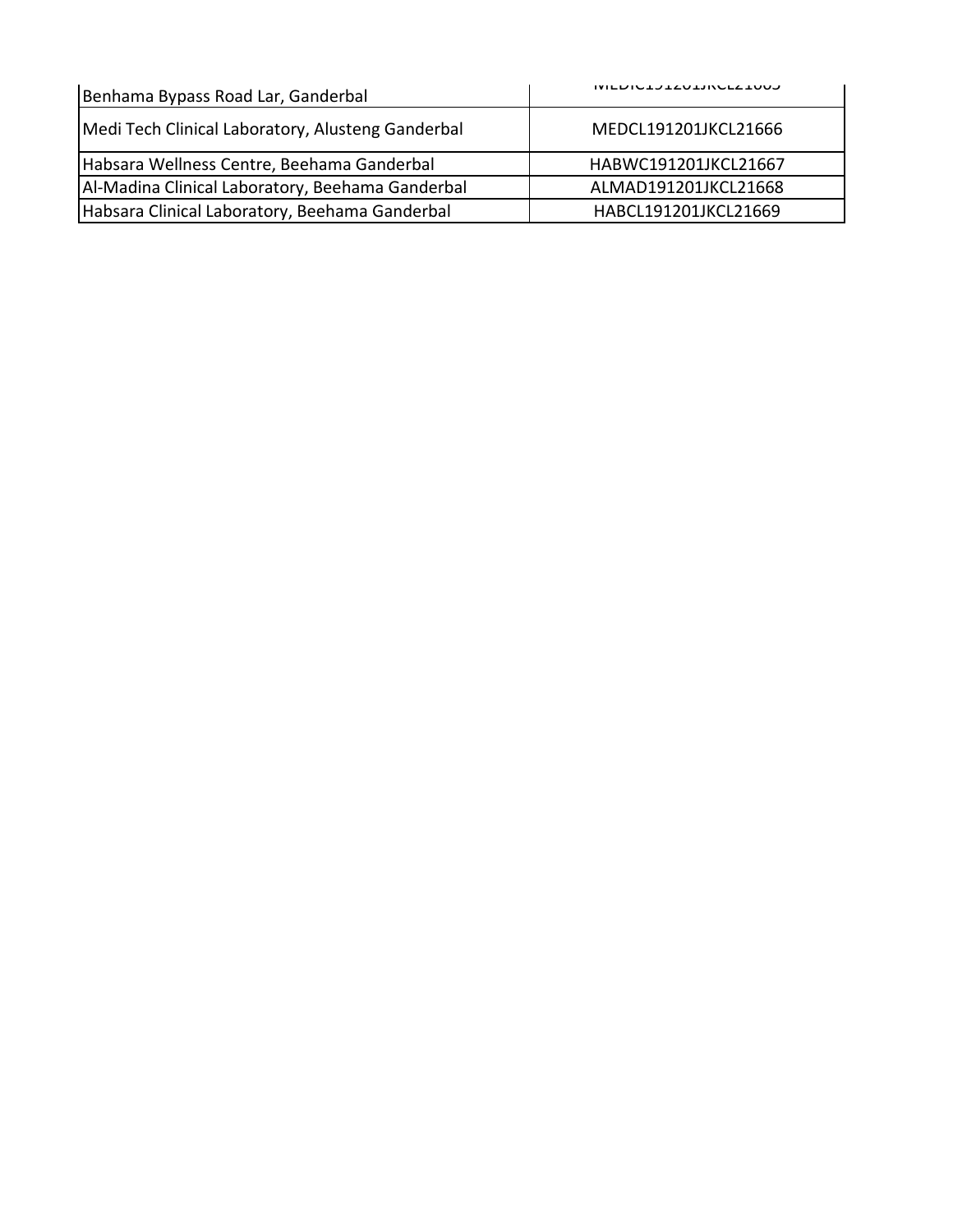| <b>Name of HCF</b>                                                                | <b>Bar Code Alloted</b> |  |
|-----------------------------------------------------------------------------------|-------------------------|--|
| <b>CLINICAL LABORATORIES</b>                                                      |                         |  |
| Patient Care Clinical Laboratory, Yaripora                                        | PATIE192231JKCL24260    |  |
| Perfect Clinical Lab, Yaripora, Kulgam                                            | PERFE192231JKCL24261    |  |
| Noorani Lab, Yaripora Kulgam                                                      | NORAN192231JKCL24262    |  |
| M.A. Clinical Laboratory, DH Pora                                                 | MACLI192231JKCL24263    |  |
| Momin Diagnostic Centre Kulgam                                                    | MOMIN192231JKCL24264    |  |
| Dr. Lal Path Lab, Yaripora                                                        | LALPA192231JKCL24265    |  |
| Hassan Health Care & Diagnostic, near DH Kulgam                                   | HASAN192231JKCL24266    |  |
| Dr. Lal Path Lab Kulgam, near DH Kulgam                                           | LPKUL192231JKCL24267    |  |
| Shafaat Clinical Laboratory, Opp. DH Kulgam                                       | SHAFA192231JKCL24268    |  |
| Shahzar Clinical Lab & Diagnostic Centre, Bonigam<br>Qazigund                     | SHAHZ192231JKCL24269    |  |
| Baba Diagnostic Lab, Kulgam                                                       | BABAL192231JKCL24270    |  |
| Hope Polyclinic & Diagnostic Centre near Clock Tower<br>Kulgam                    | HOPEP192231JKCL24271    |  |
| Dr. Lal Path Lab CC, Nihama Kulgam                                                | LPLCC192233JKCL24272    |  |
| Mantoo Clinical Laboratory & Research Centre Opp. Old<br><b>Hospital Qazigund</b> | MANTO192221JKCL24273    |  |
| Medicity Diagnostic and Reasearch Centre, Kulgam                                  | MEDIC192231JKCL24274    |  |
| Dr. Lalpath Lab, CC, Frisal Yaripora                                              | LALPL192232JKCL24275    |  |
| Dr. Lalpath Lab, CC, Pahloo Kulgam                                                | LPLCC192233JKCL24276    |  |
| Dr. Lal Path Lab CC, Divsar Kulgam                                                | LALPL192231JKCL24277    |  |
| Dr. Lal Path Lab CC, DH Pora Kulgam                                               | LPLCC192233JKCL24278    |  |
| Dr. Lal Path Lab CC, Qaimoh Kulgam                                                | LPLCC192232JKCL24279    |  |
| Dr. Lal Path Lab CC, Qazigund Kulgam                                              | DRLPL192231JKCL24280    |  |
| <b>AYUSH</b>                                                                      |                         |  |
| Luqman Unani & Ayurvedic Hospital, Kanipora                                       | LUQMA192231JKUN24401    |  |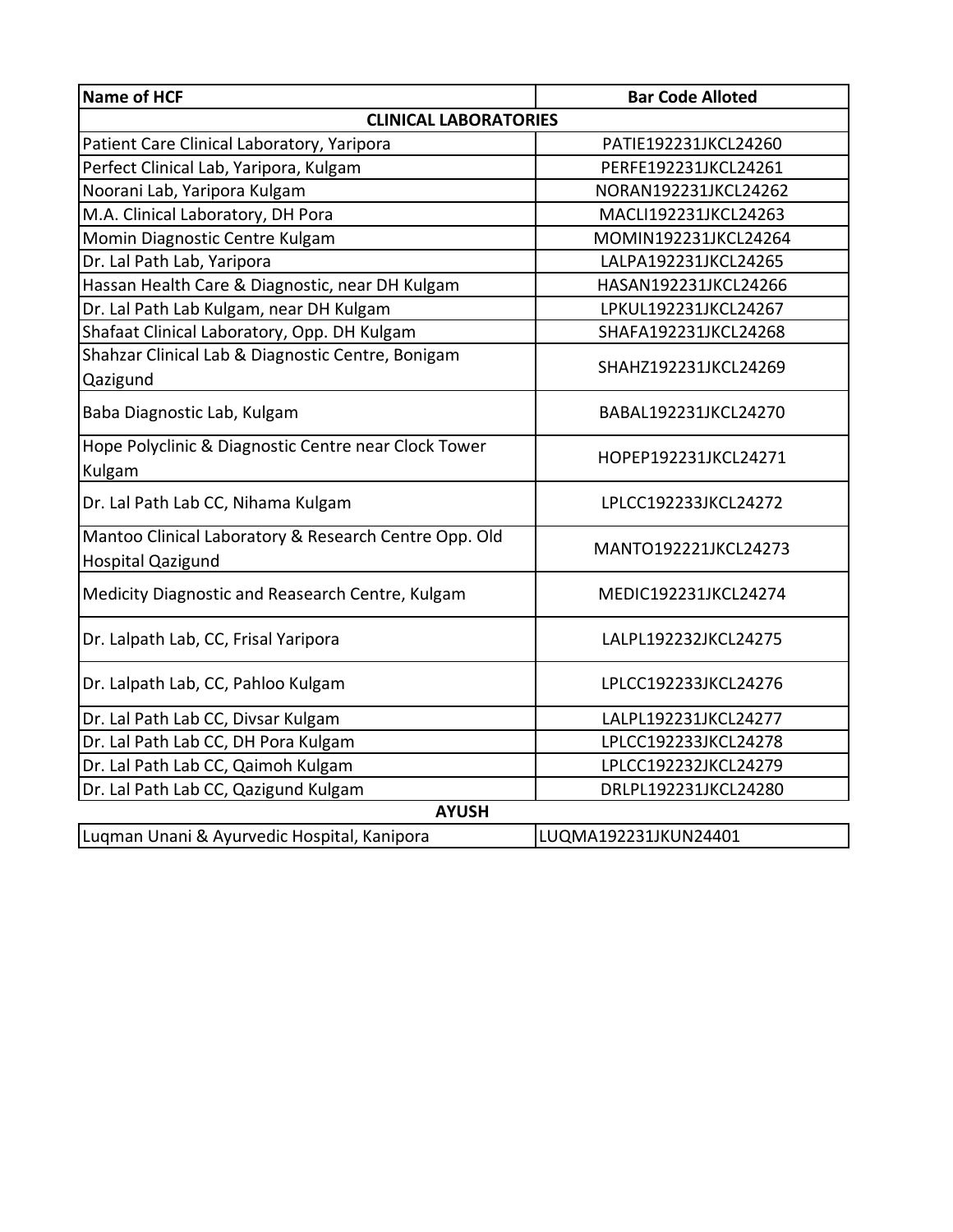| Name of HCF                                                | <b>Bar Code Alloted</b> |  |
|------------------------------------------------------------|-------------------------|--|
| <b>GOVERNMENT HEALTH CARE FACILITIES</b>                   |                         |  |
| District TB Centre, Kupwara                                | DTCKU193224JKDI23288    |  |
| NTPHC Kutlari                                              | NTPHC193302JKBHI23289   |  |
| PHC Qalamabad                                              | PHCQA193302JKBH23290    |  |
| <b>NURSING HOMES</b>                                       |                         |  |
| Kamraj Dialysis Centre, Bramri, Kupwara                    | KAMRA193222JKNH23306    |  |
| Mother & Child Health Care Centre, Banday Mohalla,         |                         |  |
| Handwara                                                   | MCHCC193221JKNH23307    |  |
| <b>CLINICAL LABORATORIES</b>                               |                         |  |
| Magray Polyclinic & Diagnostic Center, Hospital Road,      | MAGRA193222JKCL23377    |  |
| Kupwara                                                    |                         |  |
| Ibn-Sina Diagnostic Centre, Pohru Peth, Handwara           | IBNSI193222JKCL23378    |  |
| Apex Clinical Lab, Kupwara                                 | APEXK193222JKCL23379    |  |
| Bio Medicare Clinical Lab, Handwara                        | BIOME193221JKCL23380    |  |
| Health Care Clinical Laboratory, near NTPHC Lalpora, Lolab | HEALT193222JKCL23381    |  |
| Khidmat Lab, Kupwara                                       | KHIDM193222JKCL23382    |  |
| Unique Diagnostic Centre Kupwara                           | UNIDC193222JKCL23383    |  |
| Shahjahan Health Care, Khumriyal                           | SHAHJ193222JKCL23384    |  |
| Medzone Diagnostic & Lab Kupwara                           | MEDZO193222JKCL23385    |  |
| Apollo Laboratories & Diagnostics Kupwara                  | APOLO193222JKCL23386    |  |
| Taja Clinical Laboratory, Near J&K Bank, Handwara          | TAJAL193221JKCL23387    |  |
| Life Care Clinical Lab, Handwara                           | LIFEL193221JKCL23388    |  |
| Life Line Clinical Laboratory, near SDH Sogam              | LIFES193222JKCL23389    |  |
| Owais Clinical Lab, Kupwara                                | OWAIS193222JKCL23390    |  |
| RK Diagnostic Centre, Villgam                              | RKDCK193224JKCL23391    |  |
| Shiekh Sarwa Health Care, Villgam                          | SHIEK193224JKCL23392    |  |
| Gee-Emm Fatima Diagnostic Centre, Kupwara                  | GEFDC193222JKCL23393    |  |
| Helpline Clinical Lab, Nagri Kupwara                       | HELPL193222JKCL23394    |  |
| SK Clinical Laboratory, Hospital Road, Villgam             | SKCKV193224JKCL23395    |  |
| SR Diagnostics and Clinical Laboratory, Kupwara            | SRDCL193222JKCL23396    |  |
| Qadri's Clinical Laboratory, Iqbal Market, Kupwara         | QADRI193222JKCL23397    |  |
| Home Town Clinical Laboratory, Maidanpora Lolab,           | HOMEL193223JKCL23398    |  |
| Kupwara                                                    |                         |  |
| Salsabiil Clinical Laboratory, Nagri Malpora, Kupwara      | SALSA193222JKCL23399    |  |
| Dr. Lal Path Lab Langate                                   | LPLAN193302JKCL23400    |  |
| Dr. Lal Path Lab Kupwara                                   | LPKUP193222JKCL23401    |  |
| Dr. Lal Path Lab Handwara                                  | LPHAN193221JKCL23402    |  |
| Dr. Lal Path Lab Kralgund                                  | LPKRA193302JKCL23403    |  |
| High-Tech Digital X-Ray, Iqbal Market, Kupwara             | TECHD193222JKCL23404    |  |
| Al-Rahim Diagnostic's, Baber Lane, Kupwara                 | RAHIM193222JKCL23405    |  |
| Apex Clinical Lab, Handwara                                | APEXL193221JKCL23406    |  |
| Bismillah Diagnostic Centre, Handwara                      | BISMI193221JKCL23407    |  |
| Bhat Clinical Laboratory, Handwara                         | BHATL193221JKCL23408    |  |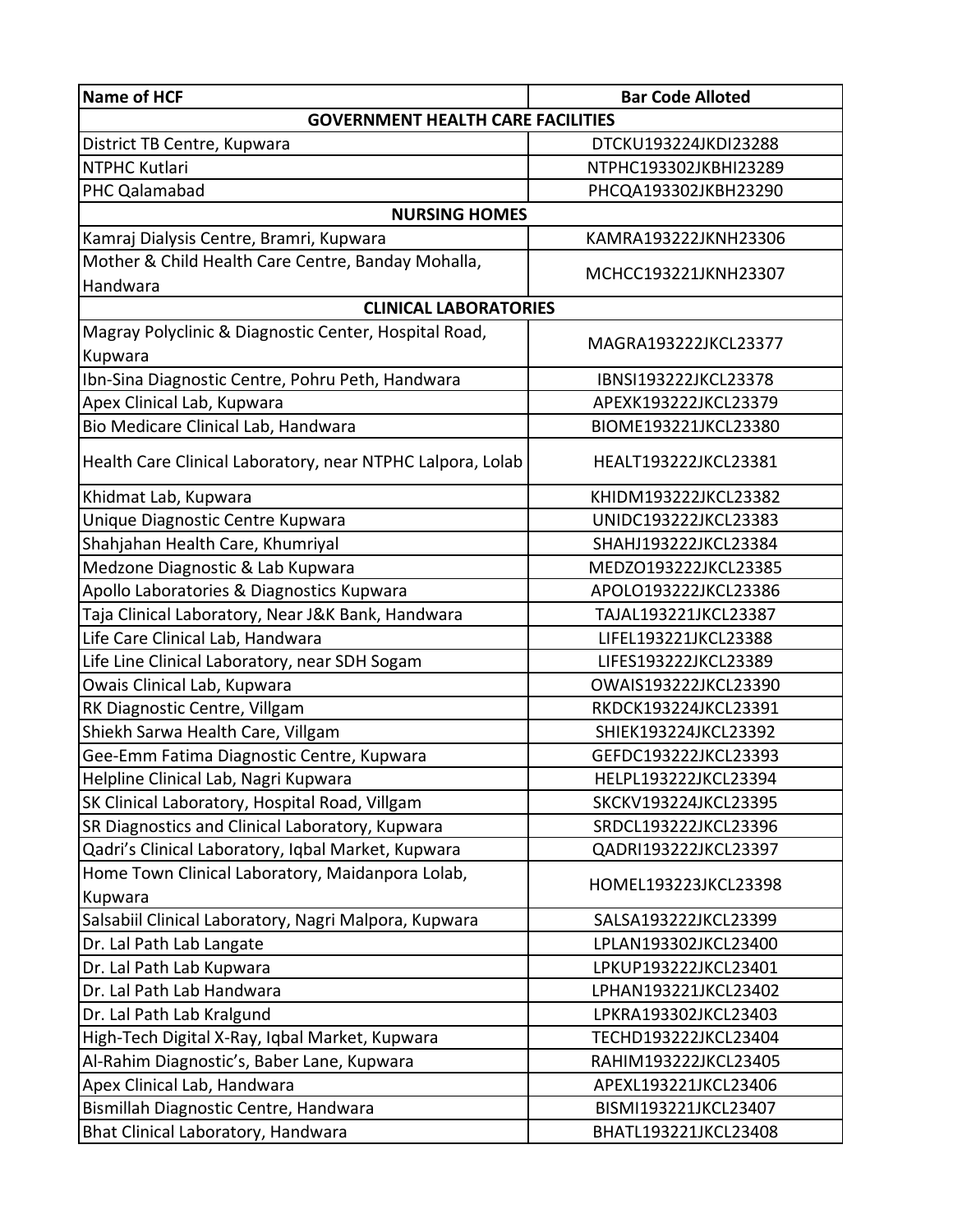| Modern Dental Clinic, Kupwara                                               | MODER193222JKCL23409 |
|-----------------------------------------------------------------------------|----------------------|
| Malik Tajamul Islam, Dr. Lal Path Lab Kralpora, Kupwara                     | MALIK193224JKCL23410 |
| United Diagnostic Centre, Handwara                                          | UNITE193221JKCL23411 |
| Nissar X-Ray & Diagnostic Centre, Handwara                                  | NISAR193221JKCL23412 |
| Advanced Diagnostic Centre, Handwara                                        | ADVAN193221JKCL23413 |
| Al-Hayat Scientific Clinical Laboratory, Handwara                           | HAYAT193221JKCL23414 |
| Biomedicare Laboratory, Chogul Handwara                                     | BIOLA193221JKCL23415 |
| Nu Life Oro Dental Treatment Centre, Kupwara                                | NULIF193222JKCL23416 |
| Al-Mansoora Clinical Laboratory, Kupwara                                    | MANSO193222JKCL23417 |
| Neo Life Clinical Laboratory, Lalpora Lolab Kupwara                         | NEOLI193223JKCL23418 |
| Al-Rahim Happy Family Clinical Lab, Baber Lane Kupwara                      | RAHIM193222JKCL23419 |
| Al-Rahim Happy Family Diagnostic Centre (Ultrasound),<br>Baber Lane Kupwara | ALRAH193222JKCL23420 |
| New Standard Clinical Laboratory, Dragmulla Kupwara                         | STAND193222JKCL23421 |
| Kashmir Diagnostic Lab near SDH Kralpora                                    | KASHD193224JKCL23422 |
| Handwara Collection Centre (Mohammad Sultan Bhat),<br>Handwara              | HANDA193221JKCL23423 |
| Owais Clinical Laboratory, Tekipora Kupwara                                 | OWAIS193223JKCL23424 |
| Kashmir Clinical Laboratory near PHC Kalaroos                               | KASCL193222JKCL23425 |
| Al-Izaan Diagnostic Centre Opp. SDH Langate Handwara                        | ALIZA193302JKCL23426 |
| Hi-Tech Diagnostic Centre, Kralgund Handwara                                | HITDC193302JKCL23427 |
| Health Care Laboratory near Check Post Gushi Kupwara                        | HEALT193222JKCL23428 |
| Dr. Lal Path Labs, Villgam                                                  | DRLPL193224JKCL23429 |
| Dr. Lal Path Lab, CC Sogam                                                  | LPLCC193223JKCL23430 |
| Dr. Lal Path Lab, Collection Centre, Kalaroos                               | LALPL193222JKCL23431 |
| Delta Clinical Laboratory, Handwara                                         | DELTA193221JKCL23432 |
| Safa Marwah Diagnostic Centre, Kralgund                                     | SAFAM193302JKCL23433 |
| Falah Diagnostic Centre near SDH Langate                                    | FALAH193302JKCL23434 |
| Health Care Clinical Laboratory, Iqbal Market Kupwara                       | HEALL193222JKCL23435 |
| Dr. Masrat's Oro Dental Planet, Iqbal Market Kupwara                        | DMODP193222JKCL23436 |
| Friends Polyclinic, Dist. Hospital Road Handwara                            | FRIEN193221JKCL22437 |
| Medcity Diagnostic & Imaging Centre, Iqbal Market                           |                      |
| Hospital Road Kupwara                                                       | MEDIC193222JKCL22438 |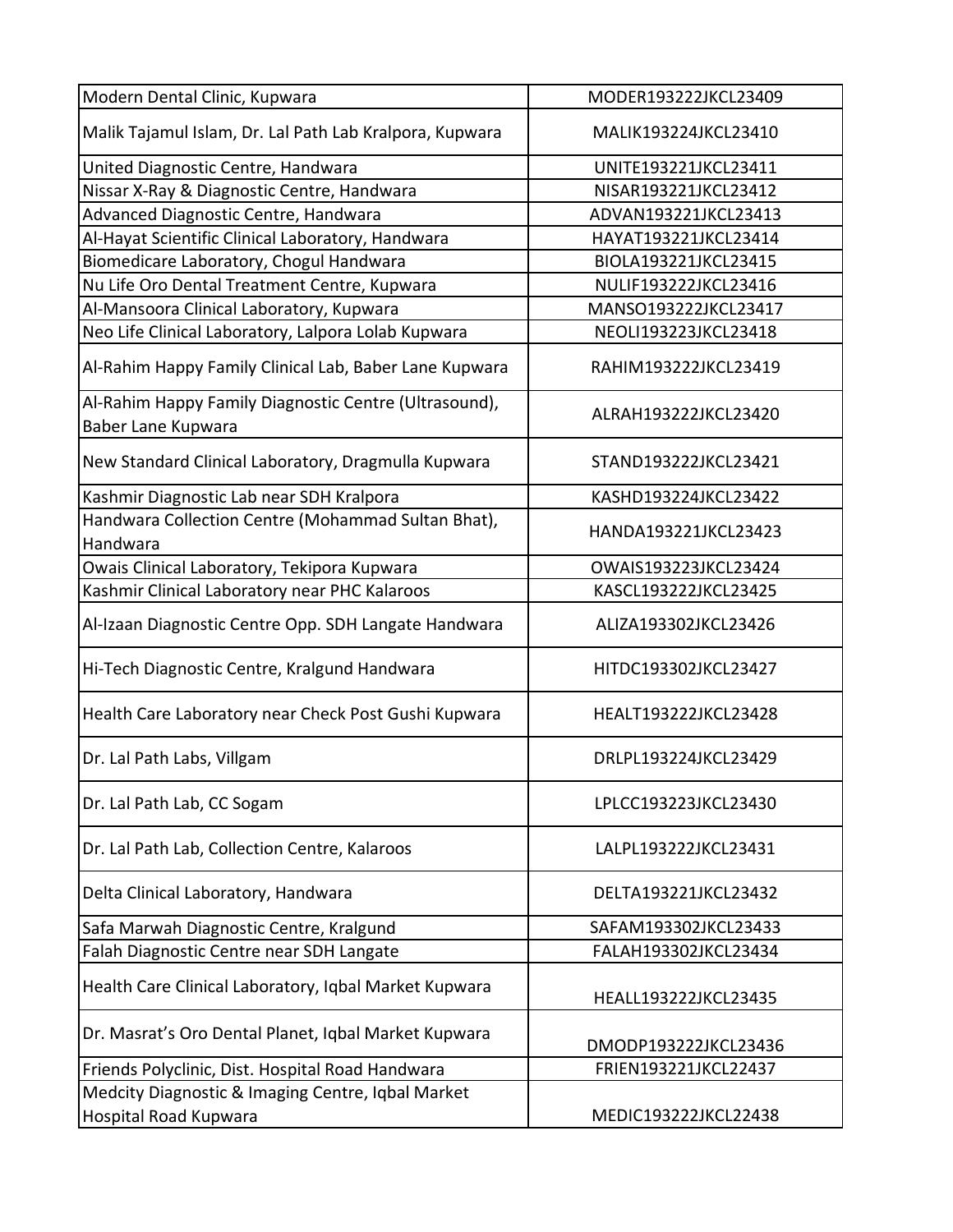| Name of HCF                                                 | <b>Bar Code Alloted</b> |  |
|-------------------------------------------------------------|-------------------------|--|
| <b>CLINICAL LABORATORIES</b>                                |                         |  |
| National Pathology Lab., Pulwama                            | NATPA192301JKCL22298    |  |
| A Mart, Skin, Hair & Laser Centre, Pulwama                  | AMART192301JKCL22299    |  |
| Al-Huda Polyclinic & Diagnostic Centre, Pulwama             | ALHUD192301JKCL22300    |  |
| Biotech Clinical Laboratory, Khrew                          | BIOTE191102JKCL22301    |  |
| Health Care Diagnostic & Imaging Centre, Pulwama            | HCDIC192301JKCL22302    |  |
| Karwan Diagnostic Centre, Parigam, Pulwama                  | KARWA192301JKCL22303    |  |
| Khansa Diagnostic Centre, Near DH Pulwama                   | KHANS192301JKCL22304    |  |
| Trust Medicare Clinical Lab, Noorbagh, Awantipora           | TRUST192122JKCL22305    |  |
| Pacific Health Service, Tral                                | PACIF192123JKCL22306    |  |
| Primus Diagnostic Centre, Tral                              | PRIMU192123JKCL22307    |  |
| Health Care Clinical Laboratory, Tral                       | HEALT192123JKCL22308    |  |
| N.A. Digital X-Ray & Medical Store, Tral                    | NAMED192123JKCL22309    |  |
| Peace Clinical Laboratory, Tral                             | PEACE192123JKCL22310    |  |
| Shifa Clinical Lab, Near DH Pulwama                         | SHIFA192301JKCL22311    |  |
| Star Polyclinic & Diagnostic Centre, Pulwama                | STARP192301JKCL22312    |  |
| Prime Clinical Lab, Rajpora, Pulwama                        | PRIME192301JKCL22313    |  |
| International Clinical Laboratory, Namlabal Pampore         | INTER192121JKCL22314    |  |
| Lord's Care Clinic, near DH Pulwama                         | LORDS192301JKCL22315    |  |
| Sajad Clinical Lab, near J&K Bank Tahab Road, Pulwama       | SAJAD192301JKCL22316    |  |
| Dr. Lal Path Lab, Pampore, Pulwama                          | LALPL192121JKCL22317    |  |
| Ibn-Manzoor Clinical Laboratory, Kadlabal, Pampore          | IBNCL192121JKCL22318    |  |
| Medicare Clinical and Diagnostic Lab, Lalpora Kehlil, Tral, | MCDLP192123JKCL22319    |  |
| Pulwama                                                     |                         |  |
| Syed Diagnostic and Clinical Lab, near PHC Awantipora,      | SYEDL192122JKCL22320    |  |
| Pulwama                                                     |                         |  |
| Fatima Clinical Laboratory, Abhama, Pulwama                 | FATIM192301JKCL22321    |  |
| Dr. Bhat's Clinical Laboratory, Pulwama                     | BHATS192301JKCL22322    |  |
| Life View Diagnostic Centre, Kadlabal, Pampore              | LIFEL192121JKCL22323    |  |
| Ready Science Clinical Lab, Tral                            | READY192123JKCL22324    |  |
| Athrout Diagnostic Centre, Rajpora, Pulwama                 | ATHRO192302JKCL22325    |  |
| Zargar's Polyclinic and Diagnostic Centre, Namlabal,        | ZARGA192121JKCL22326    |  |
| Pampore                                                     |                         |  |
| Khan Radio Diagnostic Centre, Tral                          | KHANR192123JKCL22327    |  |
| Star Lab, Tral                                              | STARL192123JKCL22328    |  |
| Medicosetle Diagnostic Centre, Awantipora                   | MEDIC192122JKCL22329    |  |
| New Hamdard, Tral                                           | HAMDA192123JKCL22330    |  |
| Al-Hayan Clinical Laboratory, Pinglena Pulwama              | HAYAN192301JKCL22331    |  |
| Mid Night Clinical Lab, Pinglena Pulwama                    | MIDNI192301JKCL22332    |  |
| Sheikh-ul-Alam Health Care Centre, Newa Pulwama             | SHEIK192301JKCL22333    |  |
| Noor Diagnostic & Imaging Cantra Noornora Awantinora        | NINNR 11071771KN 177221 |  |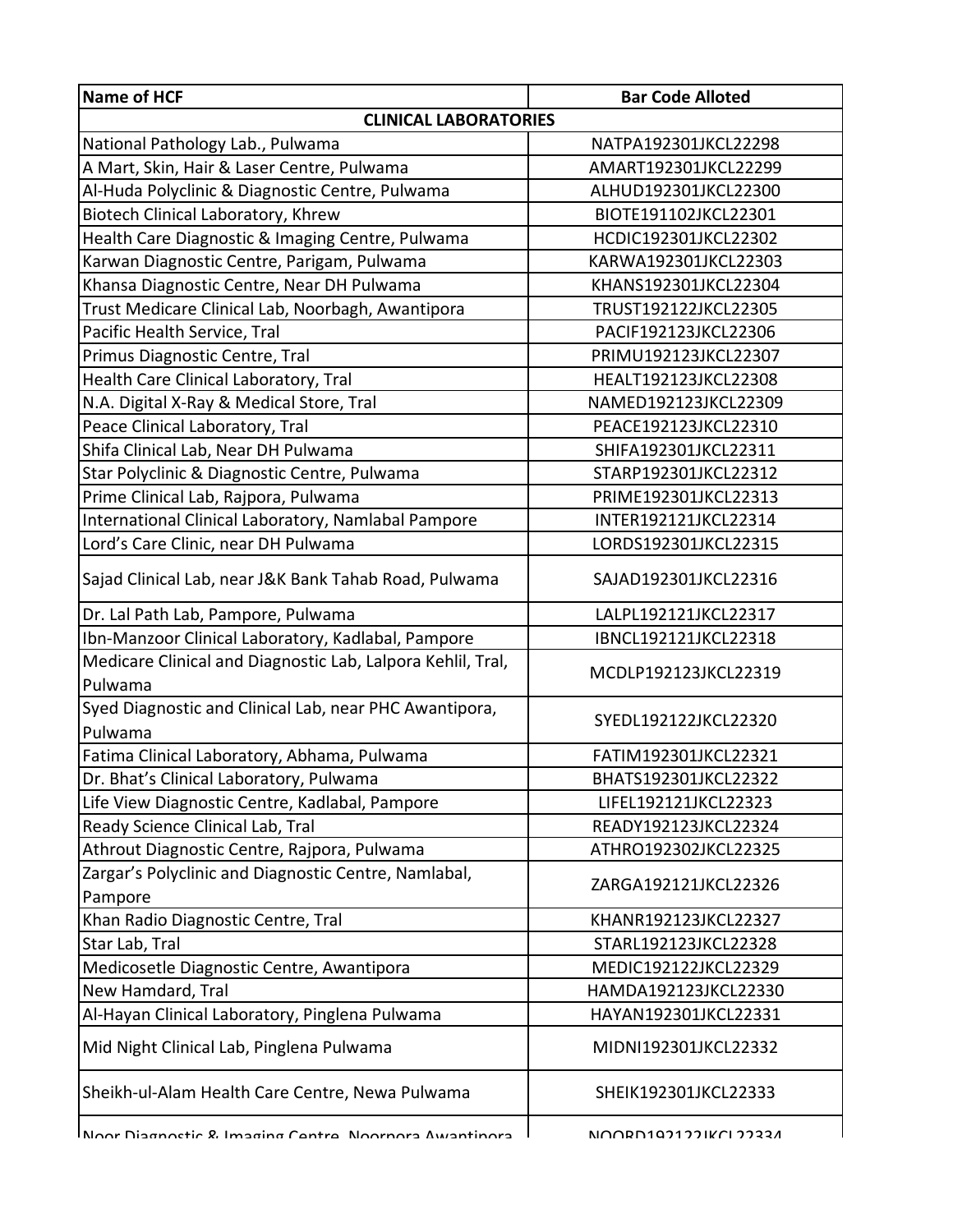| $\overline{\text{p}}$ ויטטו בומצווטאנוט מ $\overline{\text{p}}$ וווומצוווצ ככוונו $\overline{\text{c}}$ וויטטו מ $\overline{\text{p}}$ וווואסוונו | <b>INUURUIJZILAJINULAAJJ4</b> |
|---------------------------------------------------------------------------------------------------------------------------------------------------|-------------------------------|
| Doctor's Clinical Lab, Lassipora Pulwama                                                                                                          | DOCTO192301JKCL22335          |
| Wani Clinical Laboratory, Tral                                                                                                                    | WANIL192123JKCL22336          |
| Canon Health Care & Diagnostic Centre near CHC Rajpora,<br>Pulwama                                                                                | CANON192306JKCL22337          |
| Shifa Polyclinic and Diagnostic Centre near DH Pulwama                                                                                            | SHIFA192301JKCL22338          |
| HSKB Diagnostic Centre, Newa Pulwama                                                                                                              | HSKBD192301JKCL22339          |
| Dr. Lal Path Lab, CC, Newa Pulwama                                                                                                                | DRLPL192301JKCL22340          |
| Madina Diagnostic Laboratory, Pulwama                                                                                                             | MADIN192301JKCL22341          |
| Micro Clinical Laboratory near PHC Khrew                                                                                                          | MICRO191103JKCL22342          |
| Rehmania Diagnostic Centre near PHC Kakapora Pulwama                                                                                              | REHDC192304JKCL22343          |
| Healthcare Clinical Laboratory, Samboora Pampore                                                                                                  | HLCCL192121JKCL22344          |
| Dr. LalPath Labs CC2, Kadlabal Pampore                                                                                                            | DRLPL192121JKCL22345          |
| Al-Shafa Dental Care Unit, Lassipora Pulwama                                                                                                      | ASDCU192301JKCL22346          |
| Dr. Nusrat's Dental Clinical Laboratory near DH Pulwama                                                                                           | NUSRA192301JKCL22347          |
| Al-Rehman Dental Clinical Laboratory, Lassipora Pulwama                                                                                           | ALRDC192301JKCL22348          |
| Gousia Oro Dental Clinic, Barsoo Awantipora                                                                                                       | ORODC192122JKCL22349          |
| Dr. Lal Path Lab CC, Awantipora                                                                                                                   | LPLCC192122JKCL22350          |
| Aur Zuo Health Diagnostic & Day Care Centre, Awantipora                                                                                           | AURZU192122JKCL22401          |
| Medcity Diagnostic Centre & Polyclinic near DH Pulwama                                                                                            | MEDCI192301JKCL22402          |
| Health Care Clinical Laboratory, Ratnipora Pulwama                                                                                                | HECCL192121JKCL22403          |
| <b>NURSING HOMES</b>                                                                                                                              |                               |
| Care Dialysis & Diagnostic Centre, Ring Road Pulwama                                                                                              | CARED192301JKNH22354          |
| Mercy Kidney Care Diabetic and Dialysis Centre, Pulwama                                                                                           | MERCY192301JKNH22355          |
| B.H.M. Nursing Home, Jawbehara Awantipora, Pulwama                                                                                                | BHMNH192122JKNH22356          |
| Valley Star Hospital, Pulwama                                                                                                                     | VALSH192301JKNH22357          |